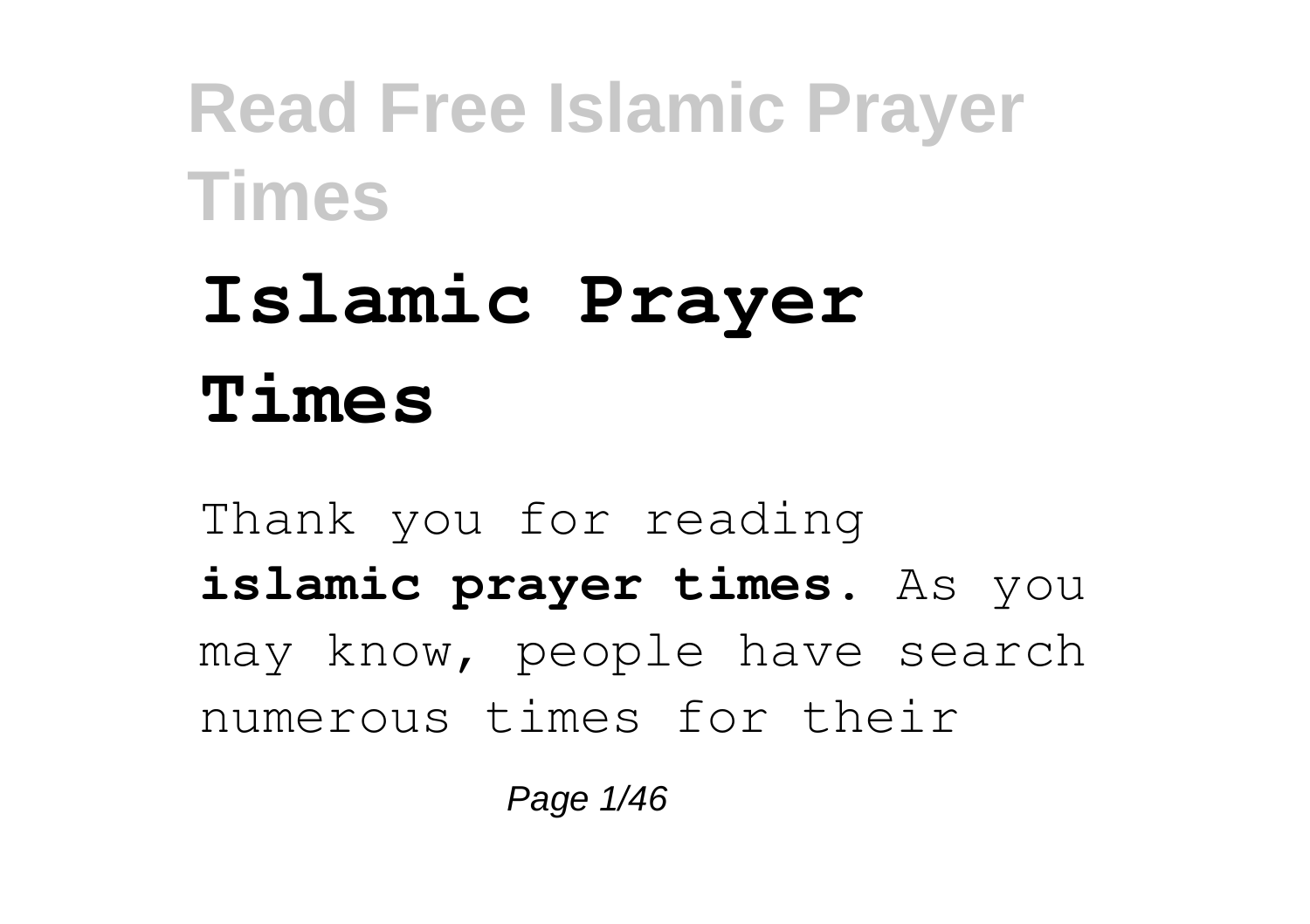favorite novels like this islamic prayer times, but end up in infectious downloads. Rather than enjoying a good book with a cup of coffee in the afternoon, instead they juggled with some harmful Page 2/46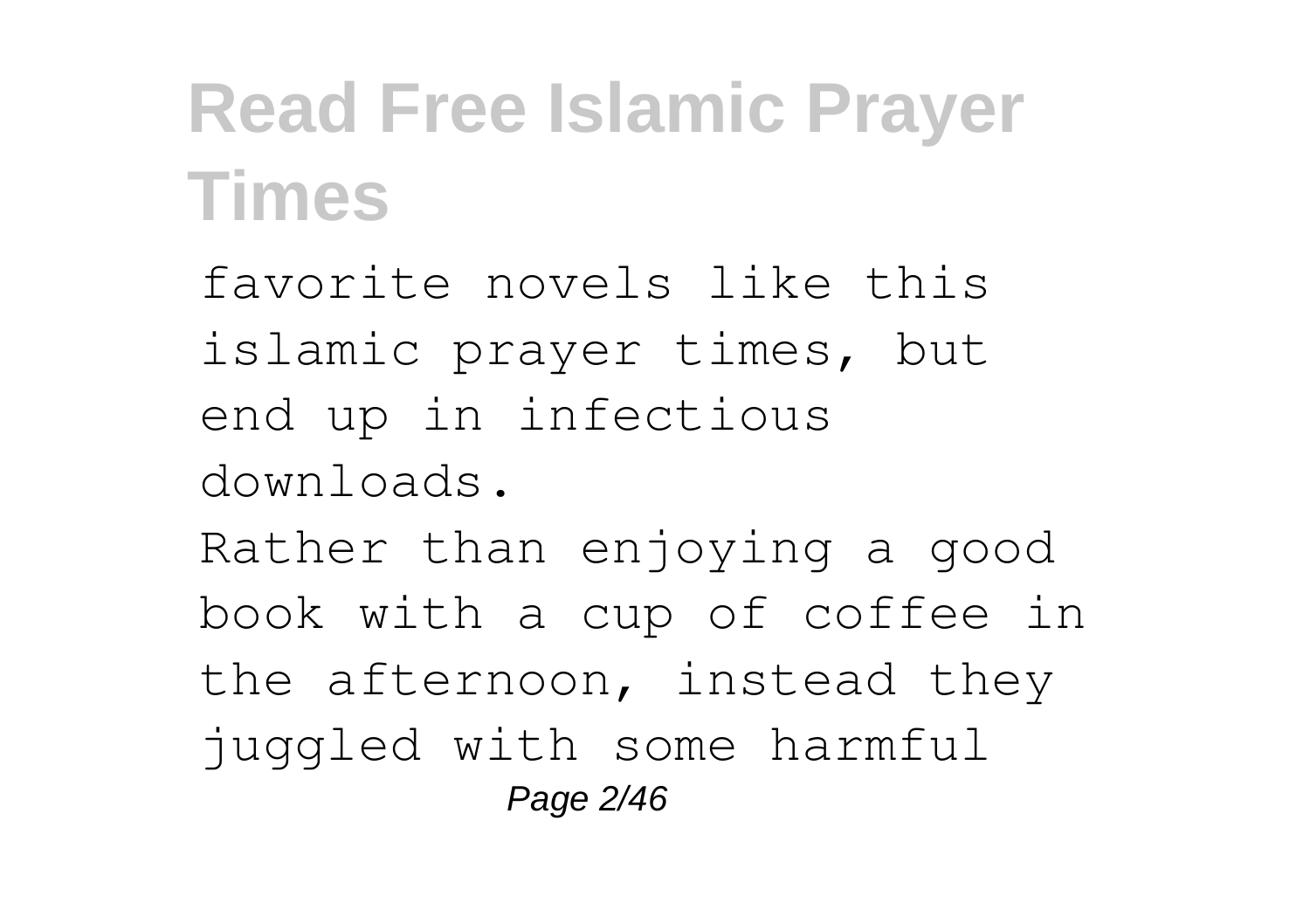virus inside their computer.

islamic prayer times is available in our book collection an online access to it is set as public so you can get it instantly. Our books collection spans Page 3/46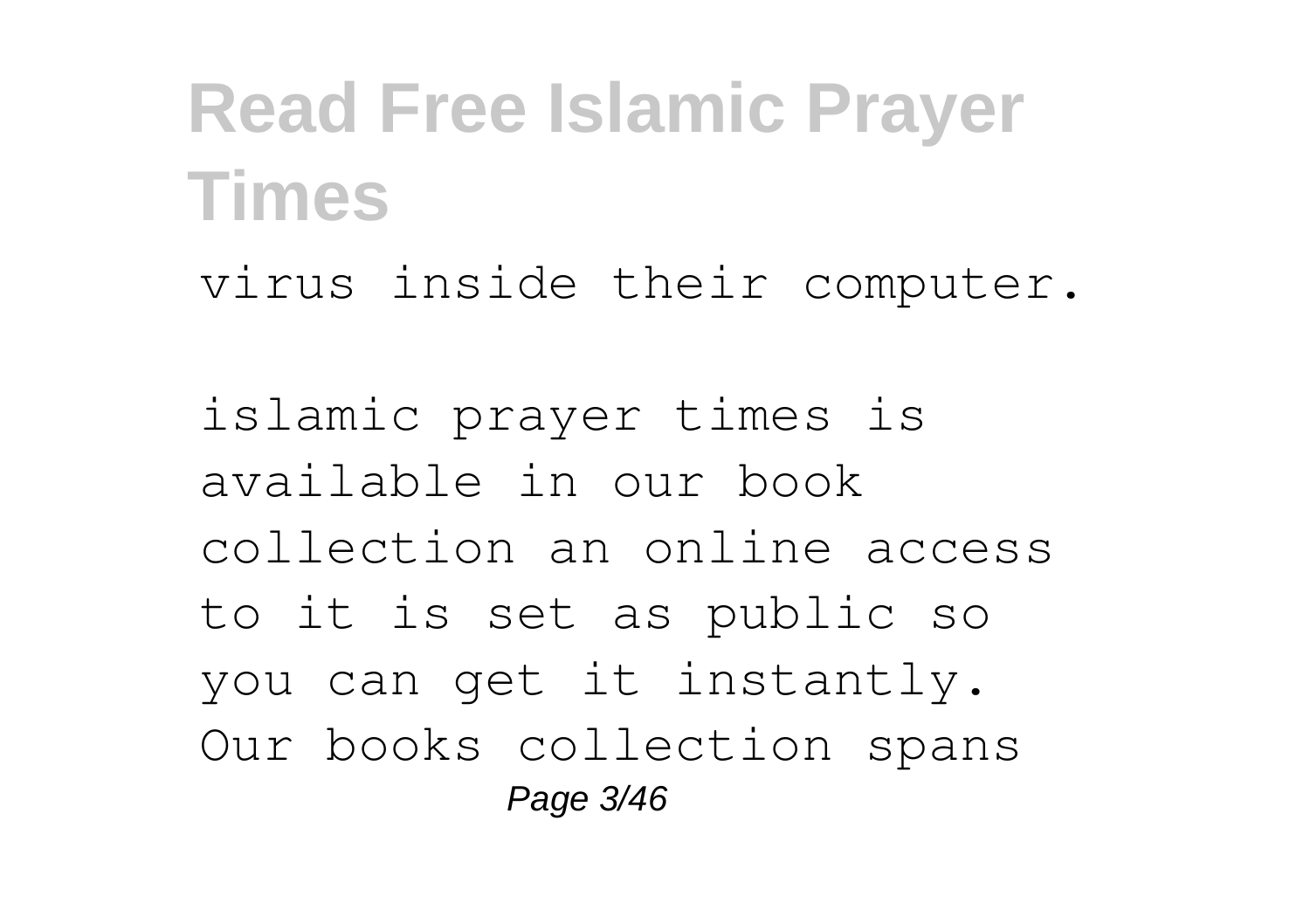in multiple countries, allowing you to get the most less latency time to download any of our books like this one. Merely said, the islamic prayer times is universally compatible with any devices Page 4/46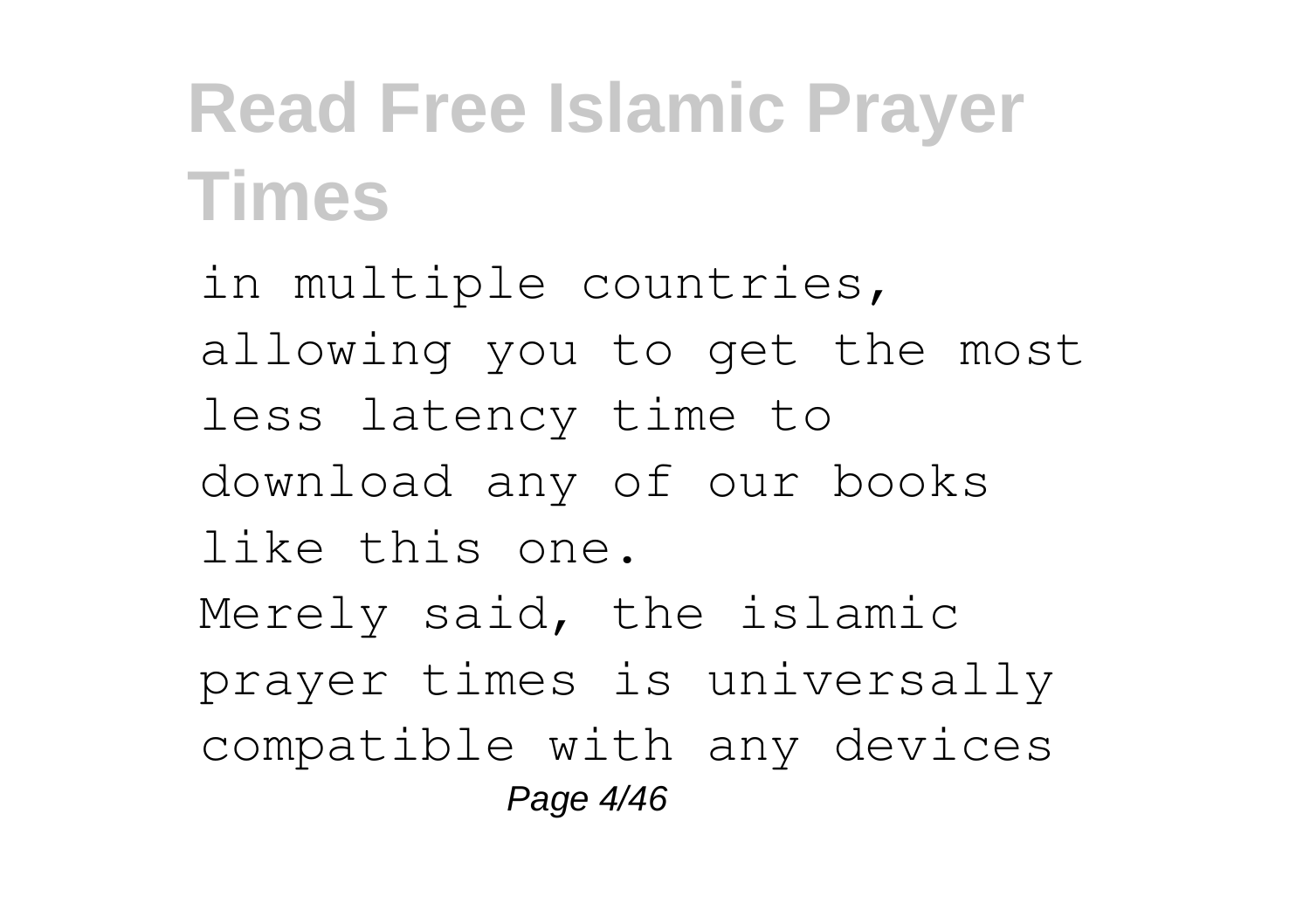to read

Muslim Prayer Muslims pray for Peace Muslim Daily Prayers Explained **Woman leads Muslim Friday prayers** Women Lead Prayer For Men In This California Mosque | NBC Page 5/46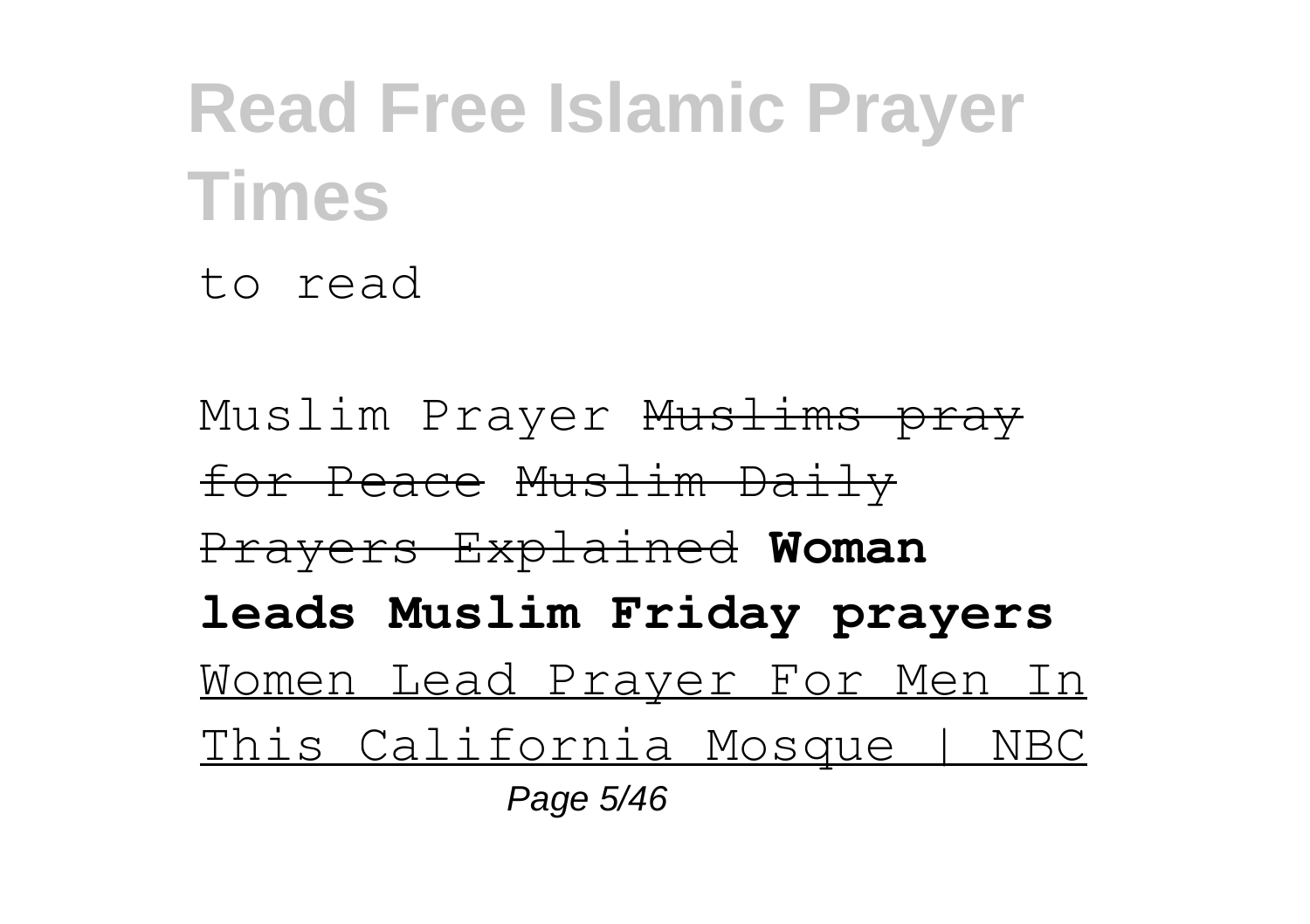News Where's Mecca? Muslim Apps Point the Way to Pray Islamic Daily Prayer | Ingrid Mattson | 2017 Festival of Faiths **Steps of Muslim prayer explained** The five pillars of Islam Islamic call to prayer Page 6/46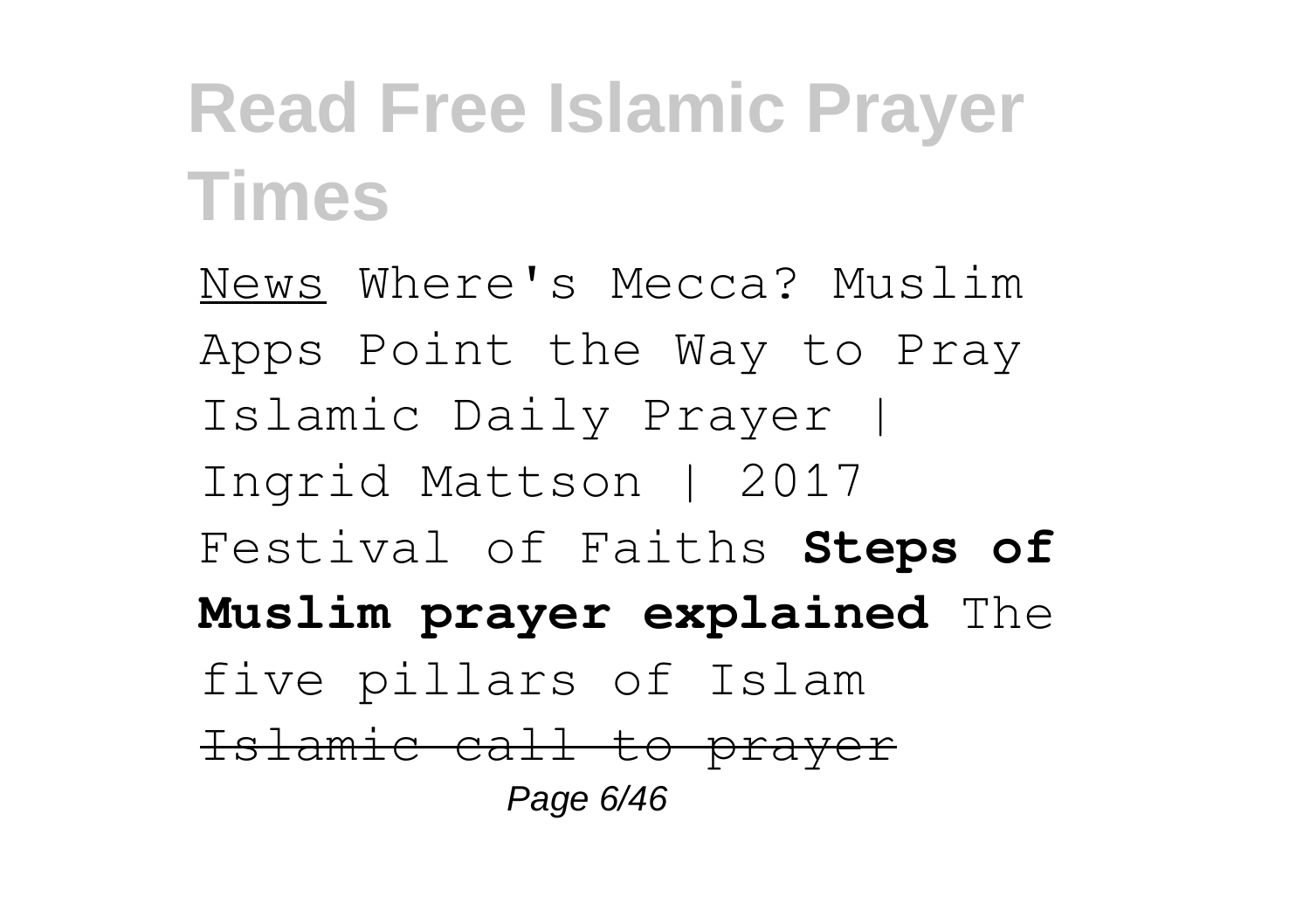changes in Kuwait amidst coronavirus fears My Top 5 Apps For Ramadan (2019) Step By Step Guide To My Prayer (5) 5 TIPS TO HELP YOU PRAY FAJR PRAYER ON TIME (ENGLISH SUBTITLES) A new app that helps Muslims pray Page 7/46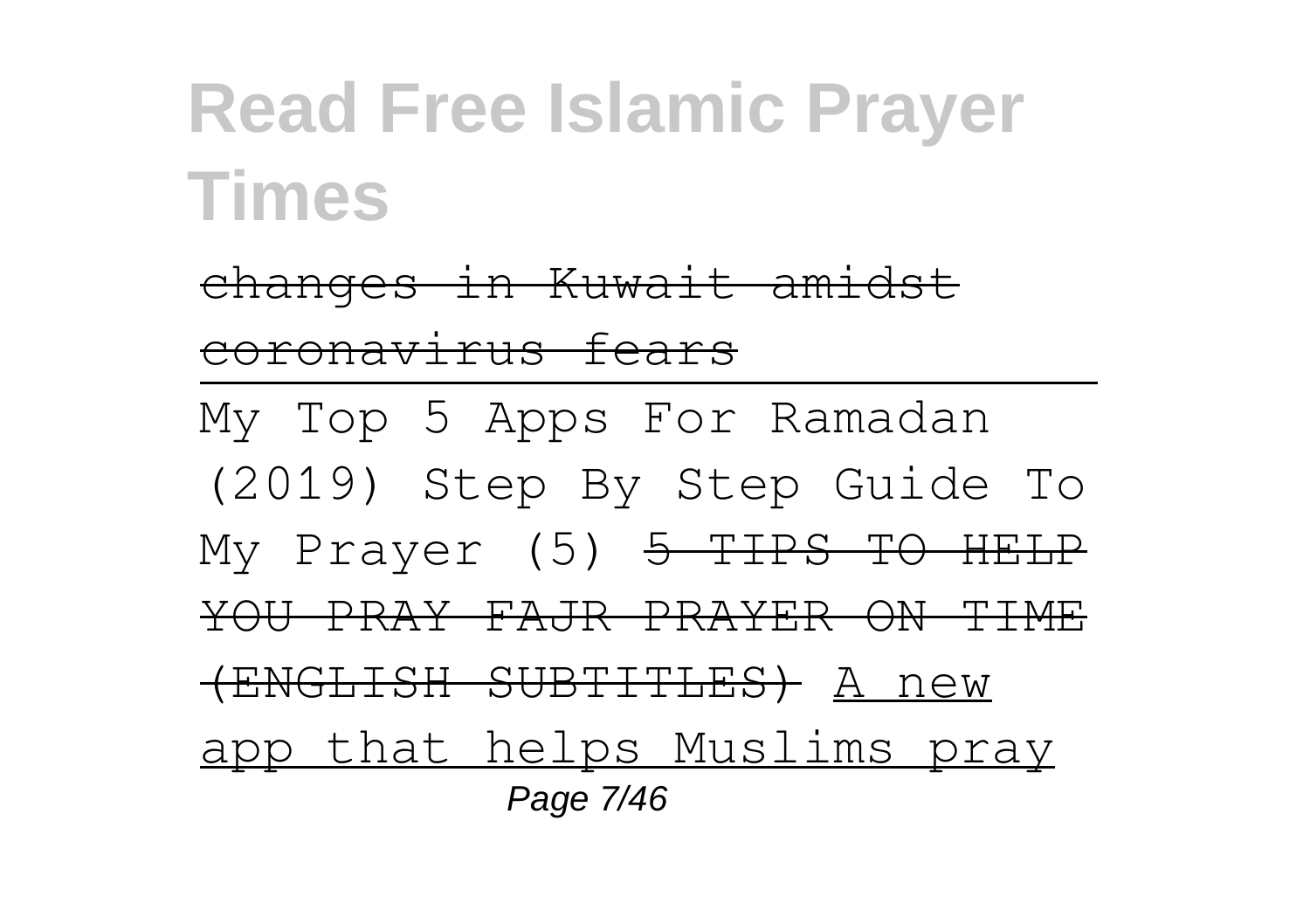Learn How To Pray with Rami – Learn Salah for Kids **Muslim attend morning prayers in Bucharest during Eid al-Adha**

|മാദ്വമിലെ | മാദ്വമാദി

Ramadan prayer time**Step By**

#### **Step Guide To My Prayer (4)** Page 8/46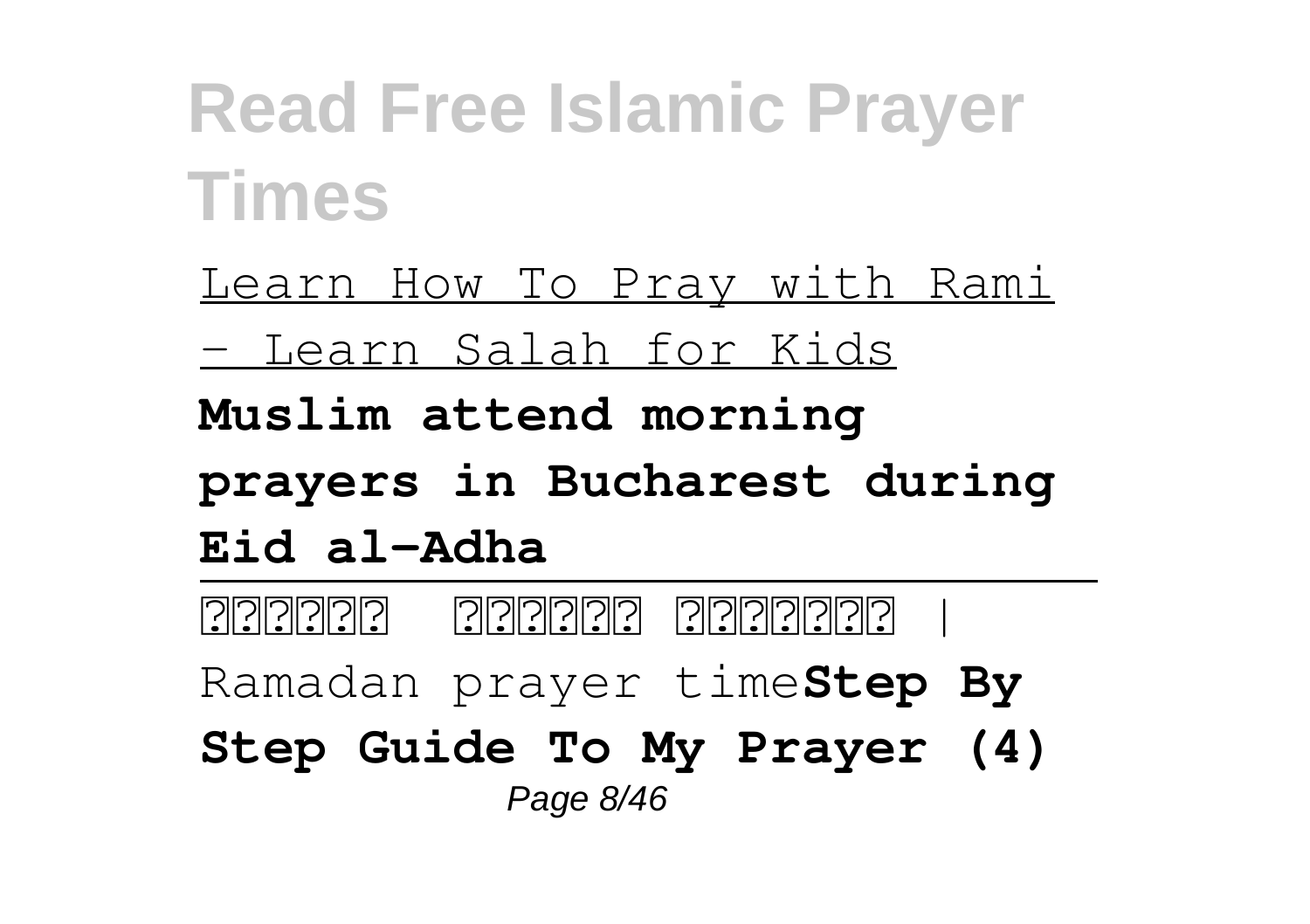**Muslim Prayer Time Riyadh** *Learn the Maghreb Prayer - Learn How To Pray (Fajr, Dhuhr, Asr, Maghreb, Isha)* **Islamic Prayer Times** Salat (Prayer) Timing Fardh (Obligatory) Sunnah; Raka'as (Units) Before Fardh After Page 9/46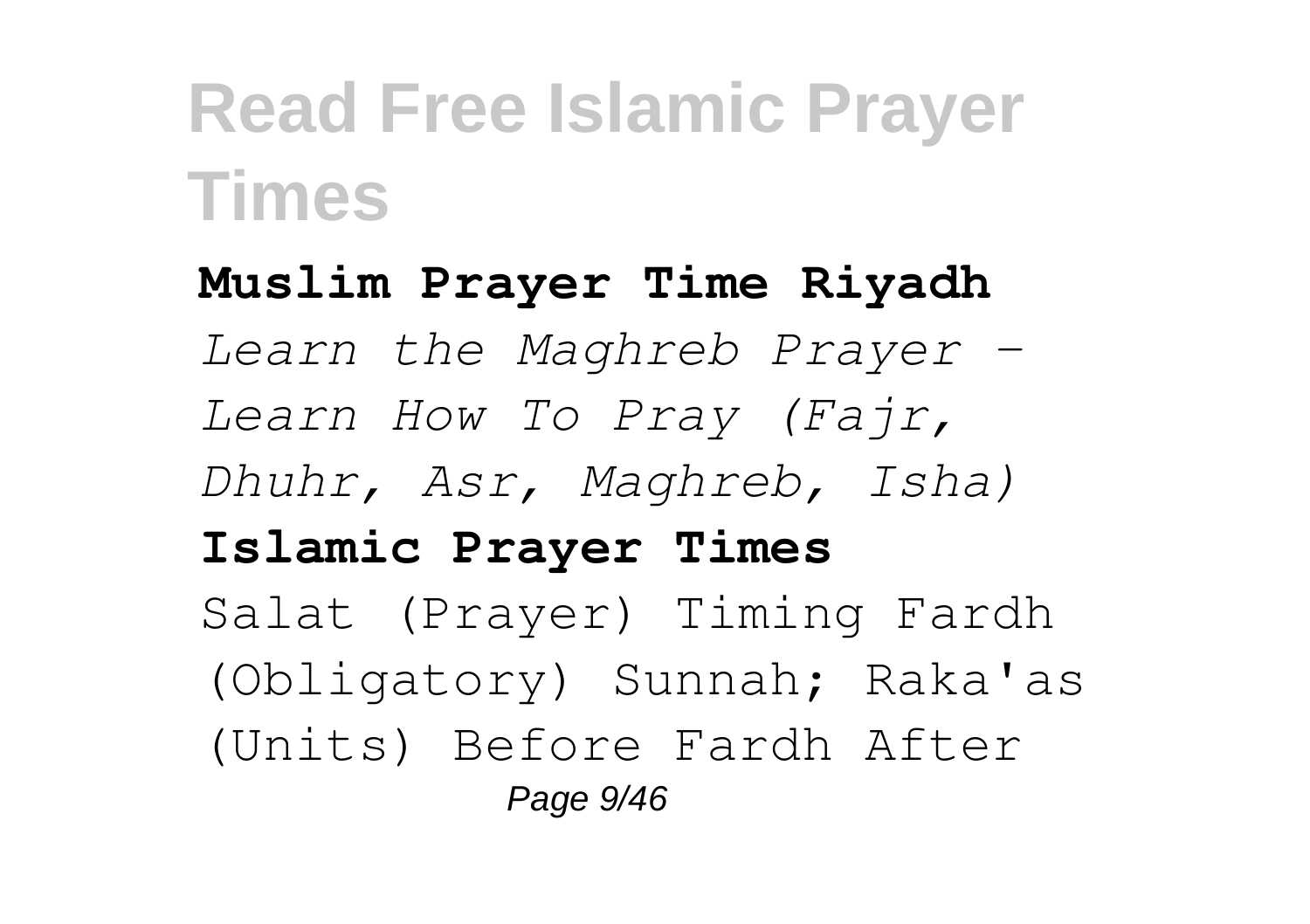Fardh; Asr (Late Afternoon) Immediately after the last time limit of Dhuhr until (just before) the sunset: 4: None: None

**Most Accurate Prayer Times, Quran, Athan and Qibla ...** Page 10/46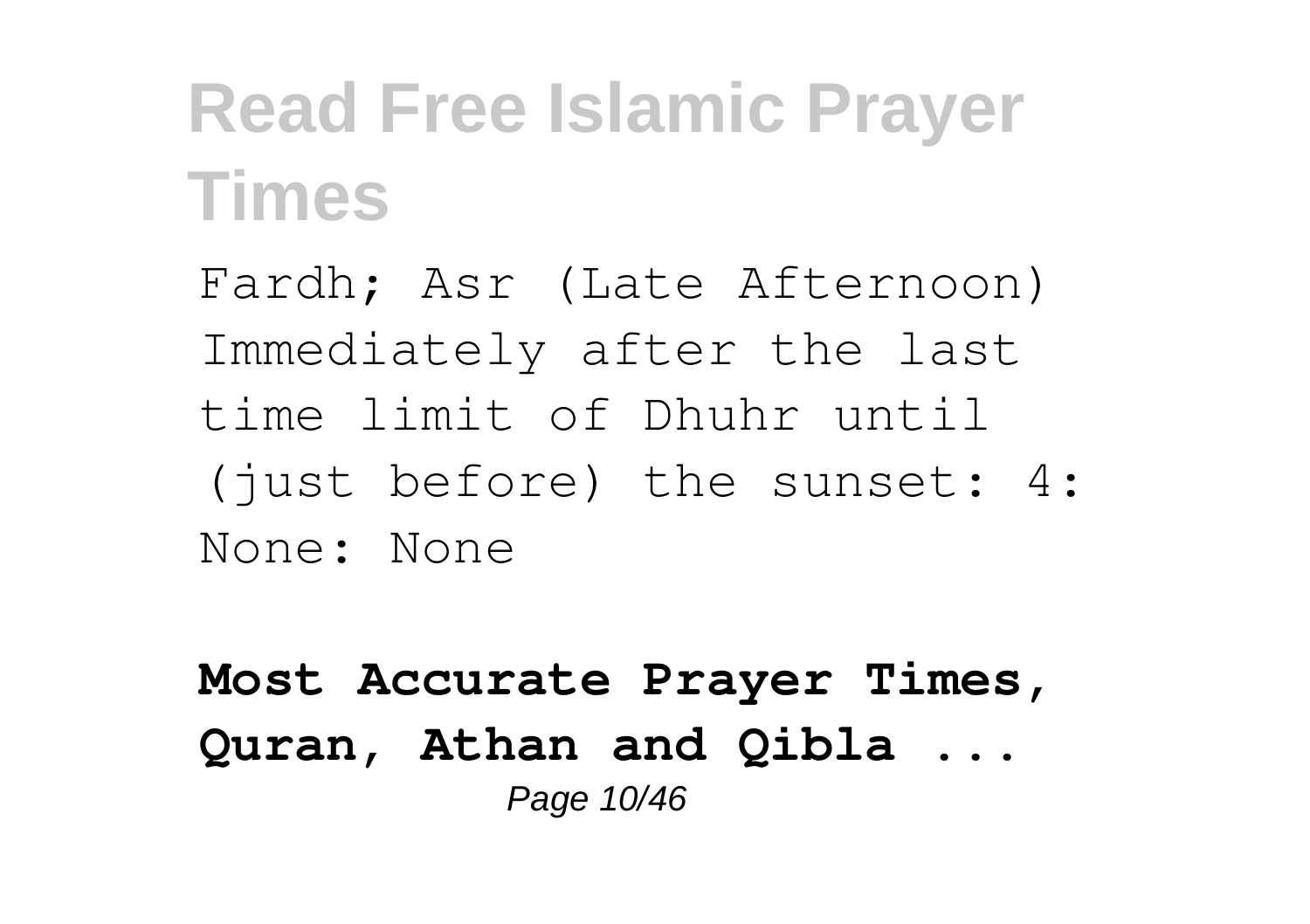Prayer Times in United States (null) United States Today are Fajar Time 05:32 AM, Dhuhur Time 11:53 AM, Asr Time 02:23 PM, Maghrib Time 04:48 PM & Isha Time 06:15 PM. Get the most accurate United States Page 11/46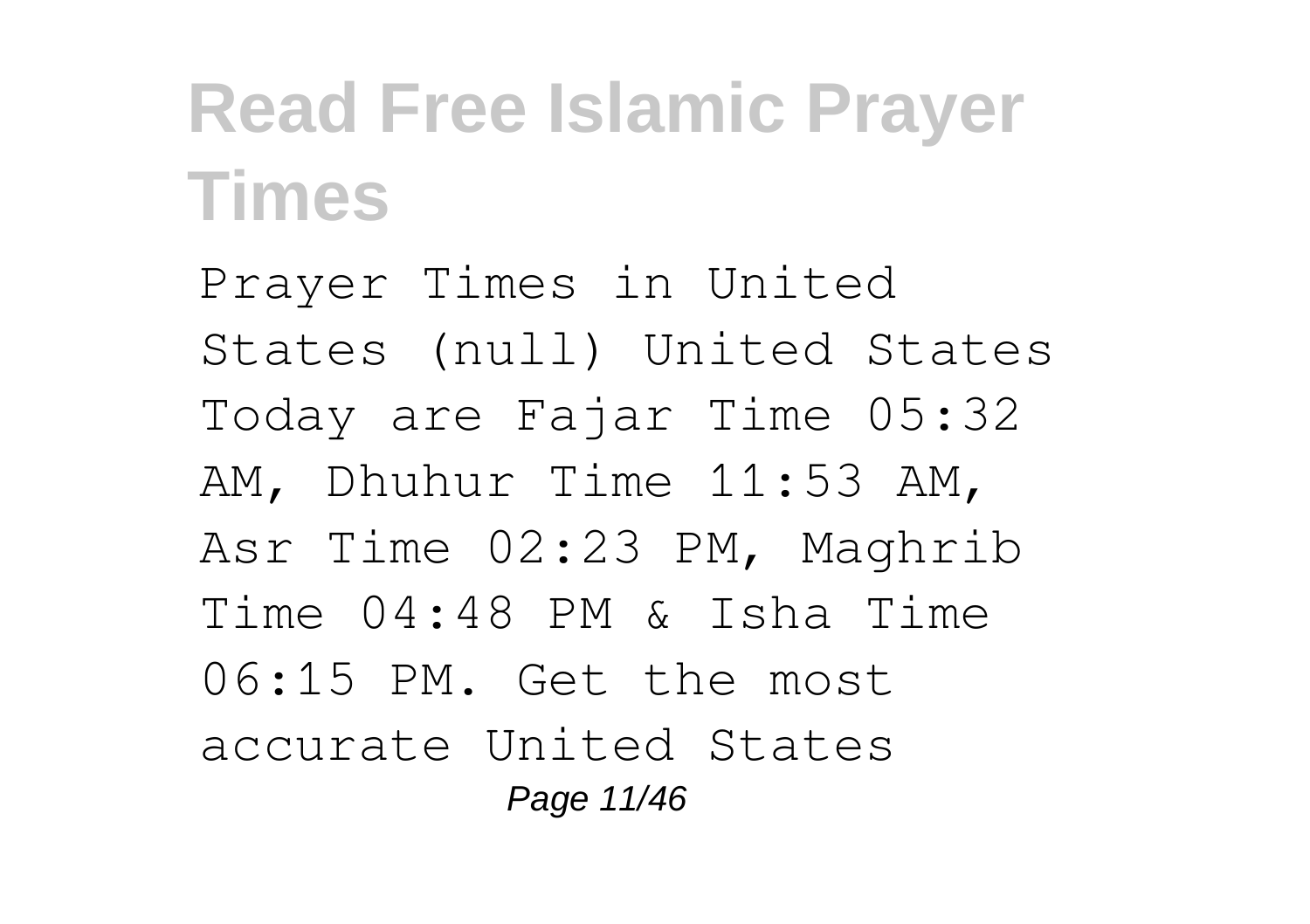(null)Azan and Namaz times with both; weekly Salat timings and monthly Salah timetable. Offering daily prayer (Salat) is one of the most vital and essential duties that have to be performed as well as Page 12/46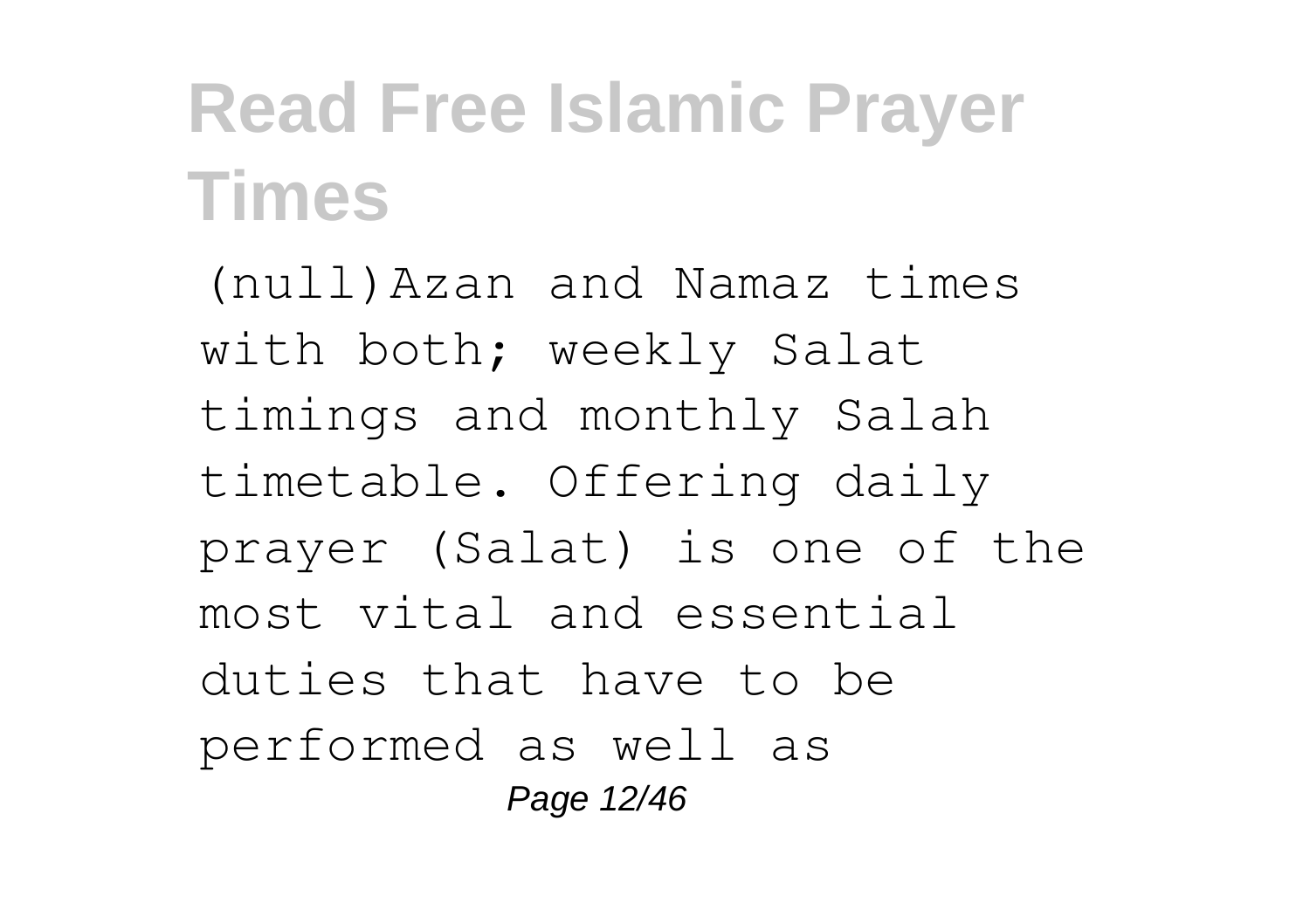fulfilled by all the Muslims worldwide.

**Islamic Prayer Times Today, Salat Time, Namaz Timings**

**...**

About IslamiCity Prayer Times The goal of the Page 13/46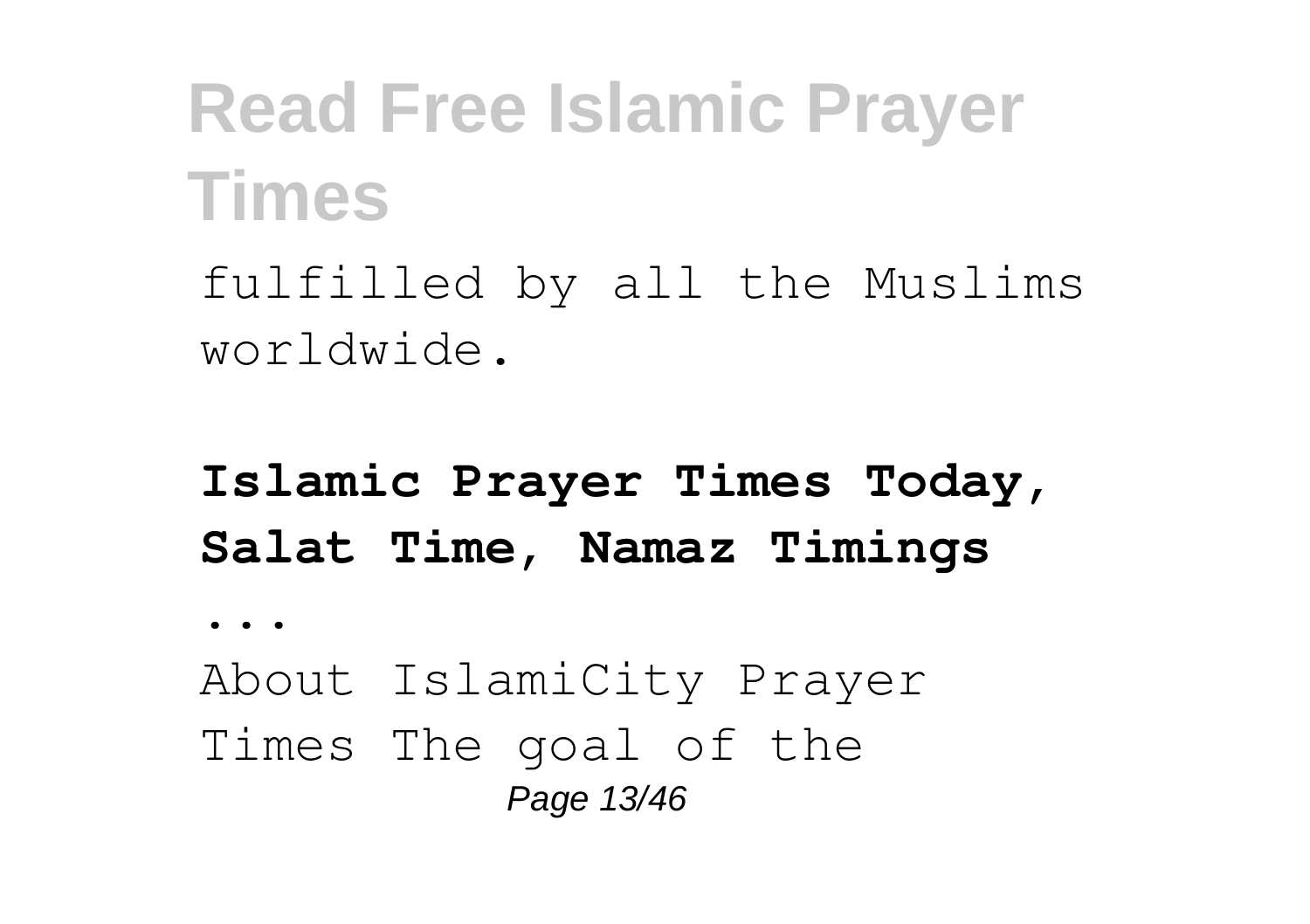IslamiCity Prayer Times is simple: help us pray in a timely fashion. And for this goal, it uses new visual and audio techniques, which are explained in the section below.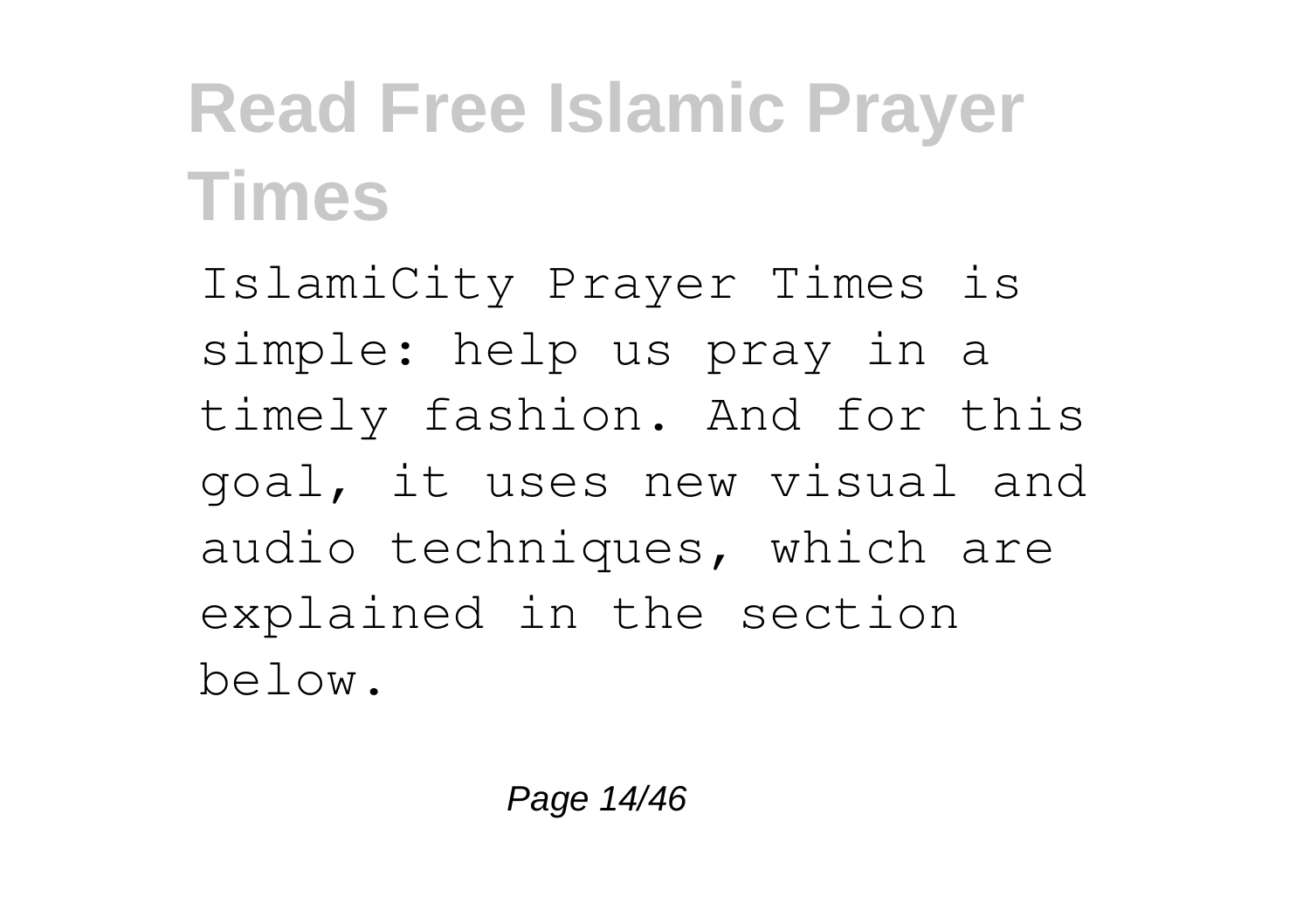**Prayer Times by IslamiCity.org - IslamiCity** Prayer Timetables. "And I have chosen you, so listen to what is revealed [to you]. Indeed, I am Allah . There is no deity except Me, so worship Me and establish Page 15/46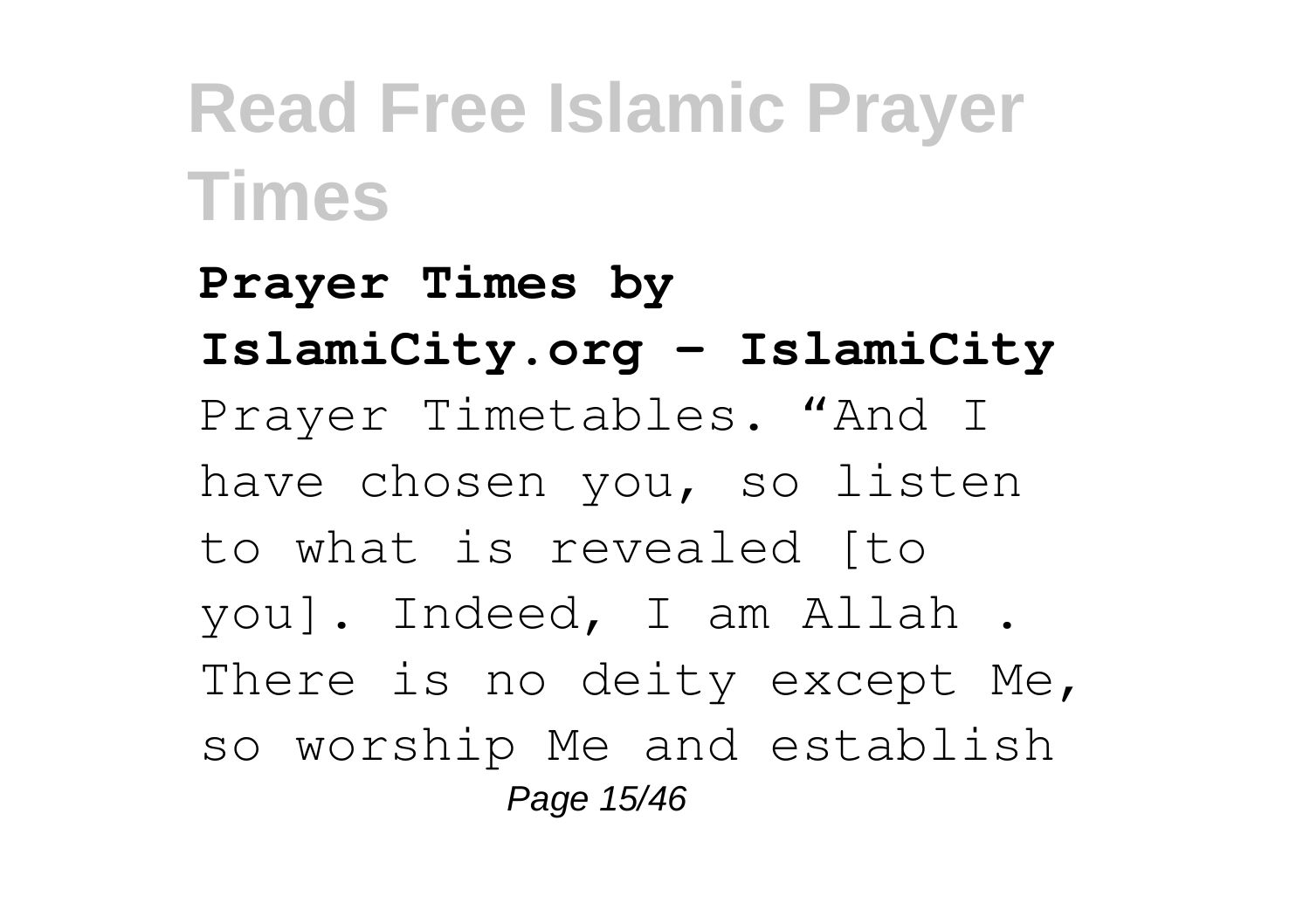prayer for My remembrance." [Qur'an 20:13-14] The following prayer times have been sourced using verified calculations applicable to various UK towns and cities. You may also find the following Islamic Resources Page 16/46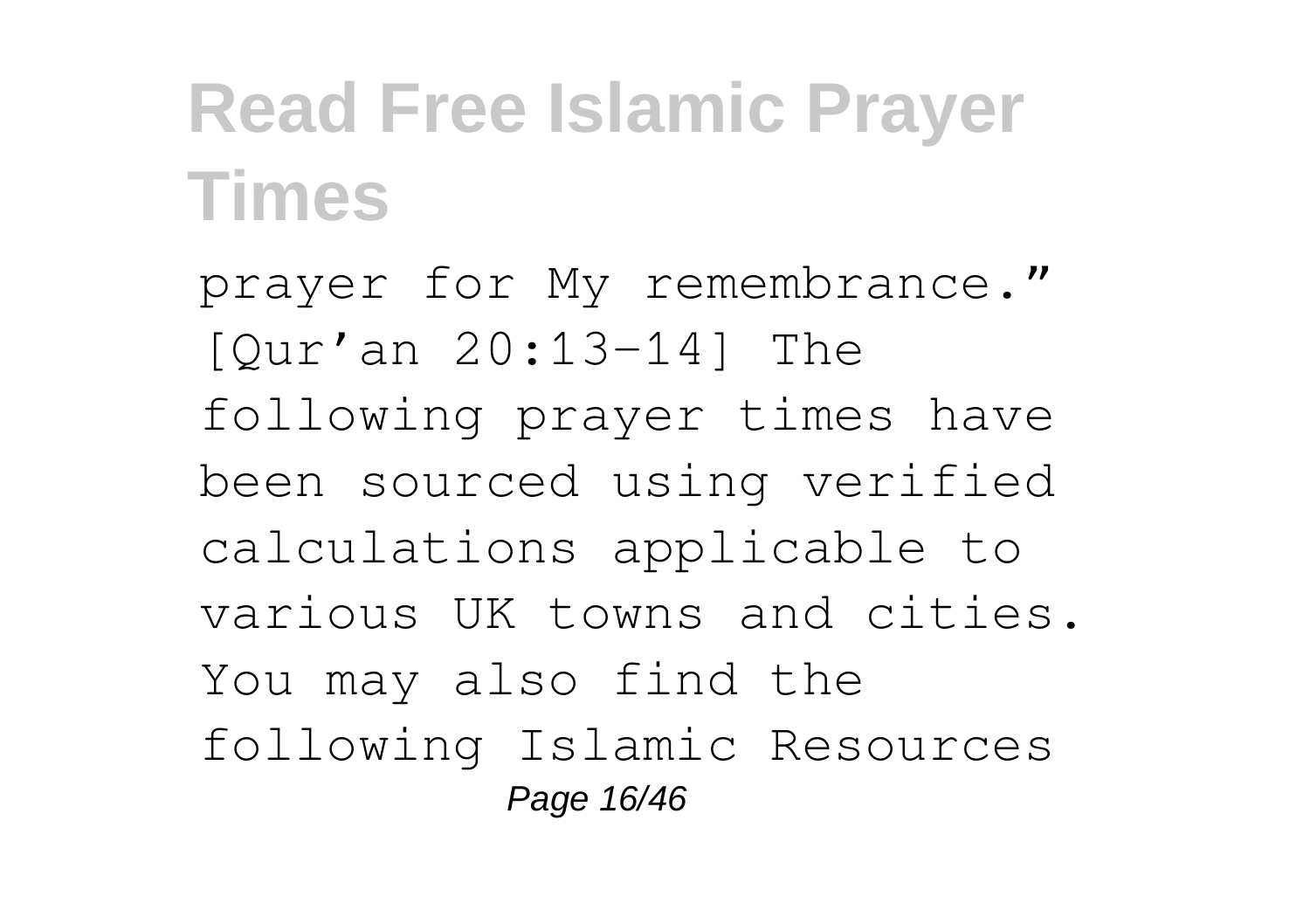useful: Zakat (inc. Zakat FAQs) , Ramadan Timetable and Islamic Calendar.

**Prayer Timetables (Salah times) for UK Cities | Islamic ...** Fajr: This prayer starts off Page 17/46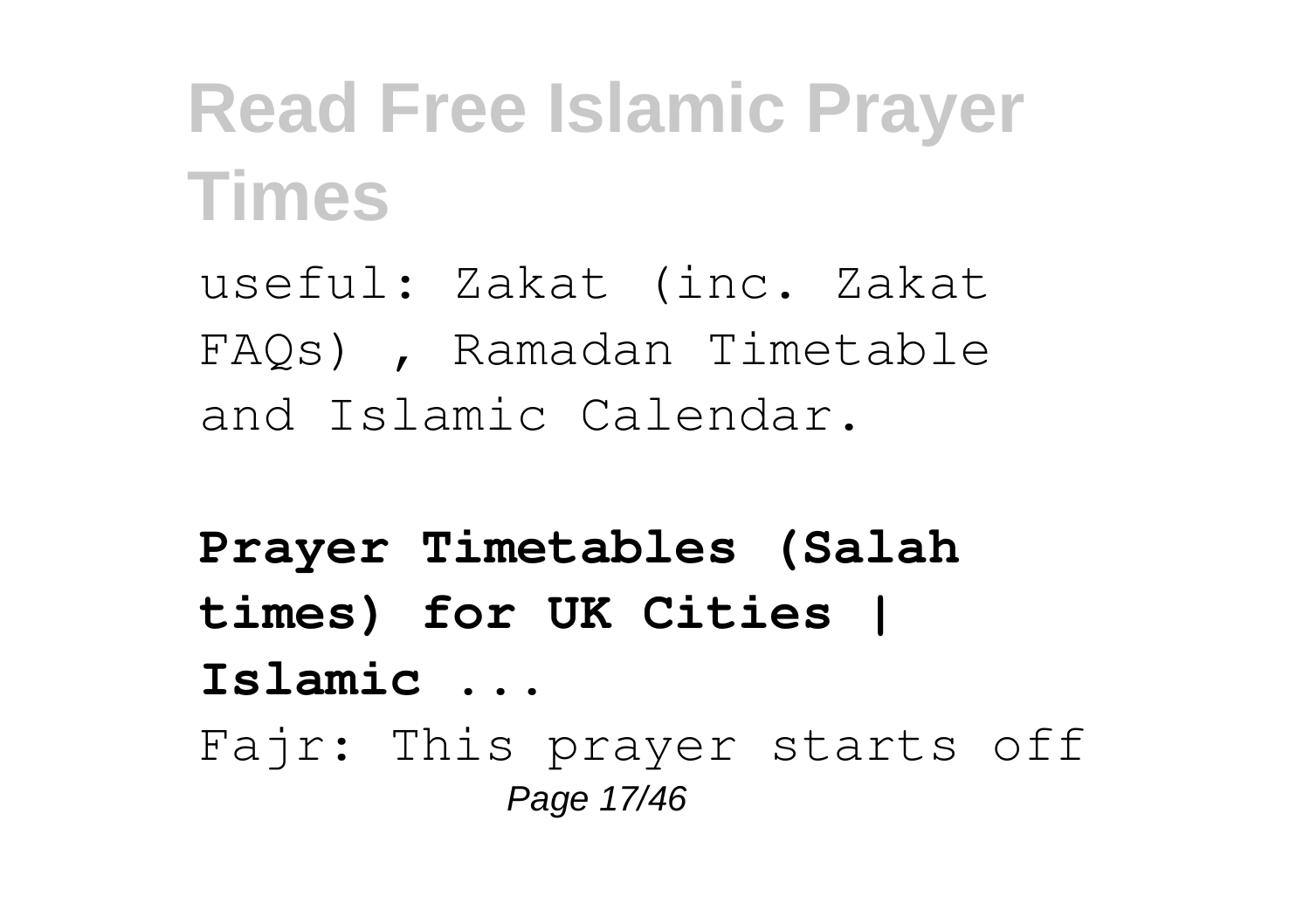the day with the remembrance of God; it is performed before sunrise. Dhuhr: After the day's work has begun, one breaks shortly after noon to again remember God and seek His guidance. 'Asr: In the late afternoon, Page 18/46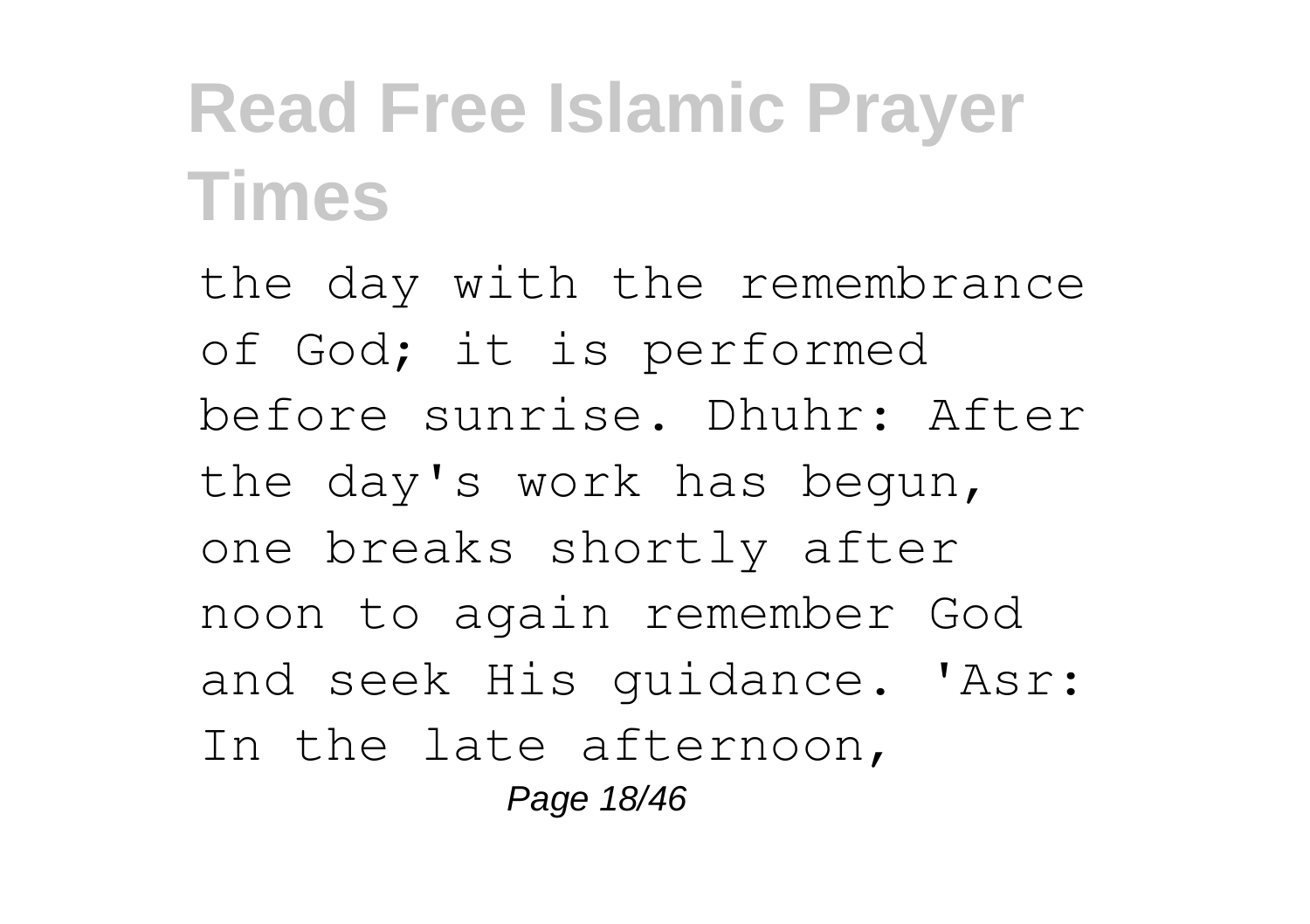people take a few minutes to remember God and the greater ...

**The 5 Muslim Daily Prayer Times and What They Mean** Prayer times below are calculated using the Page 19/46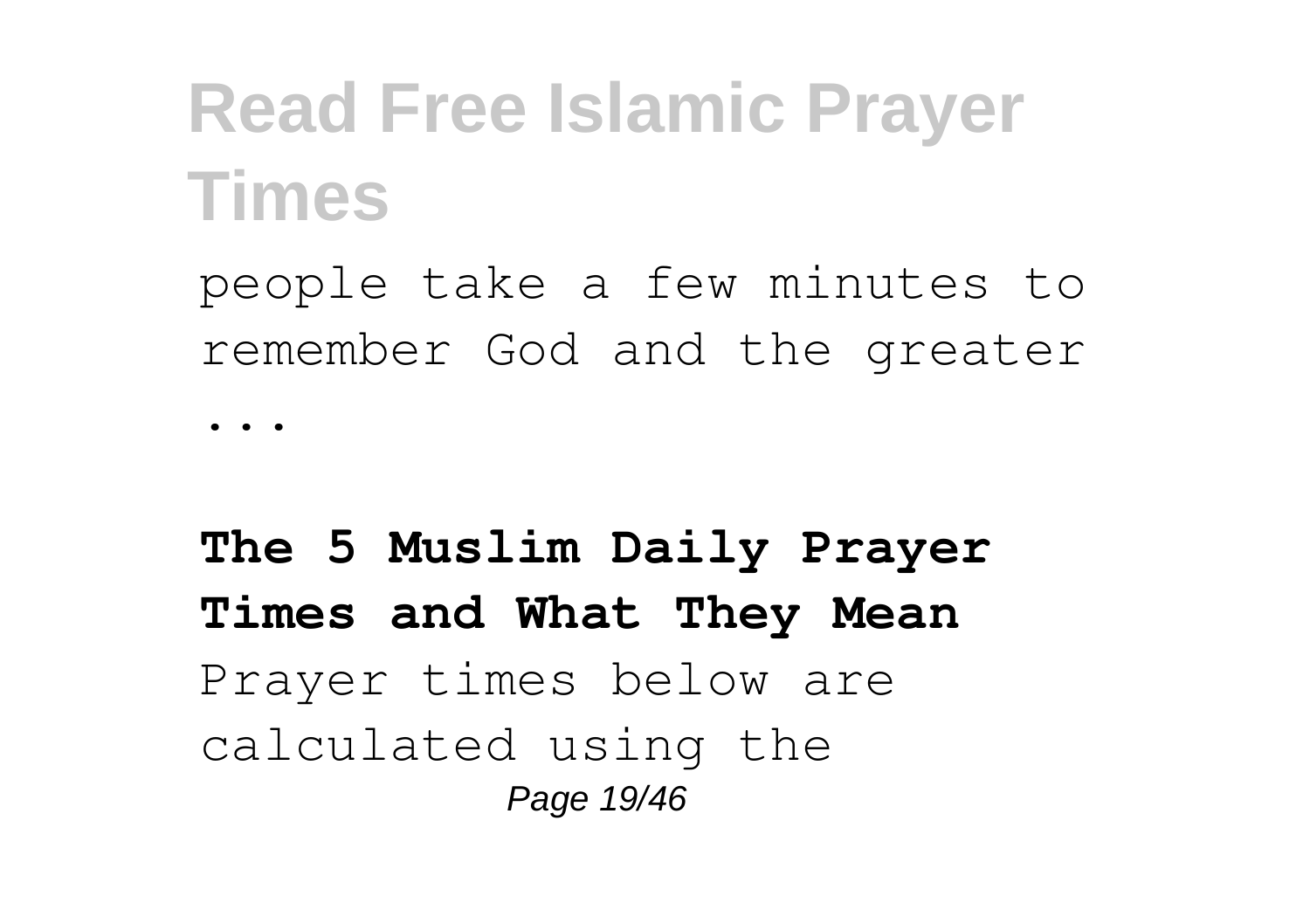following settings: High latitude method:Angle Based Rule. Prayer method:Islamic Society of North America. Fajr 15 degrees , Isha 15 degrees . Prayer method: Not applicable if high latitude method is one seventh rule. Page 20/46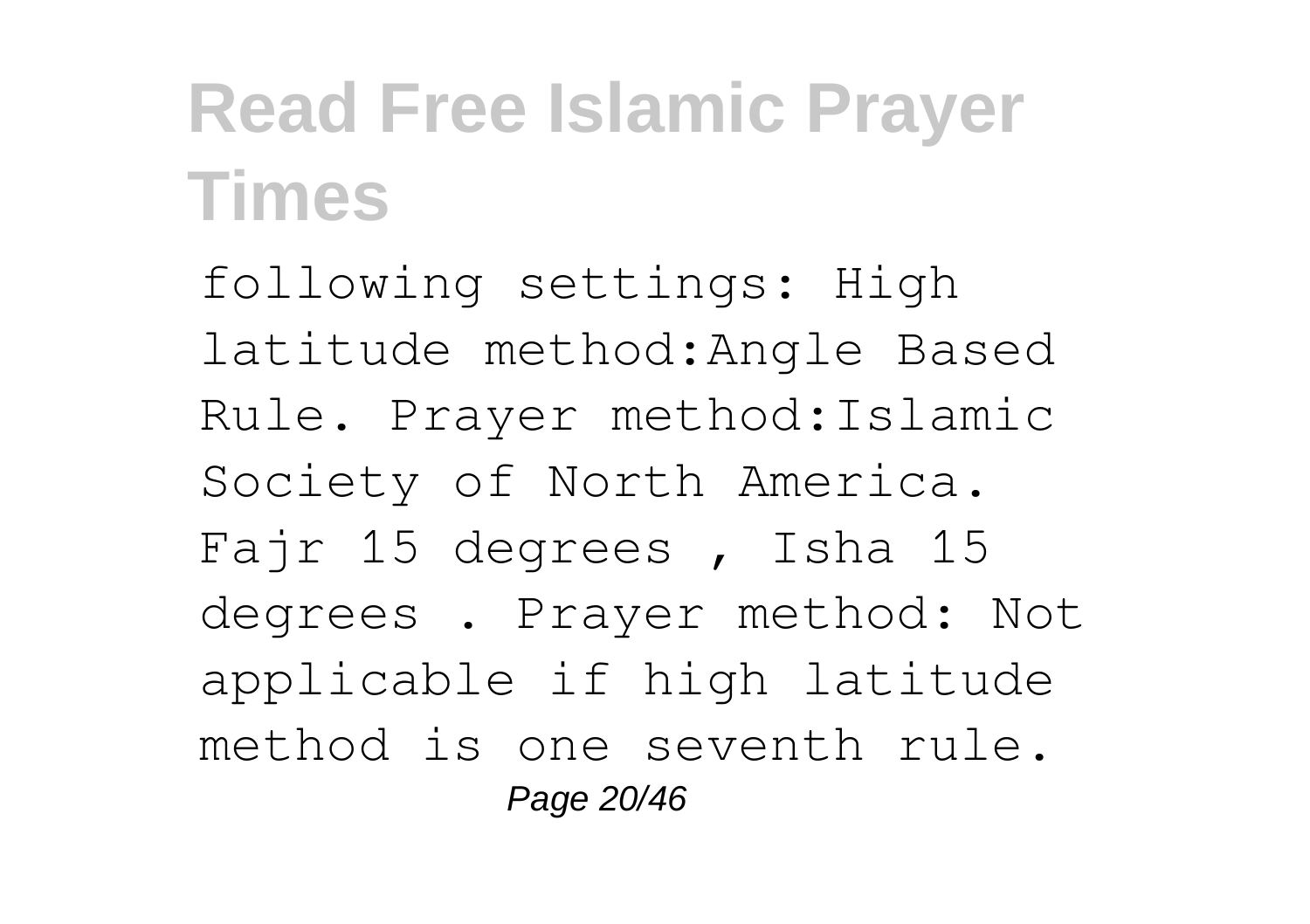Asar method:Hanafi.

**Prayer Times For Oxford, Oxfordshire, UK - Salah Times**

Prayer times below are calculated using the following settings: High Page 21/46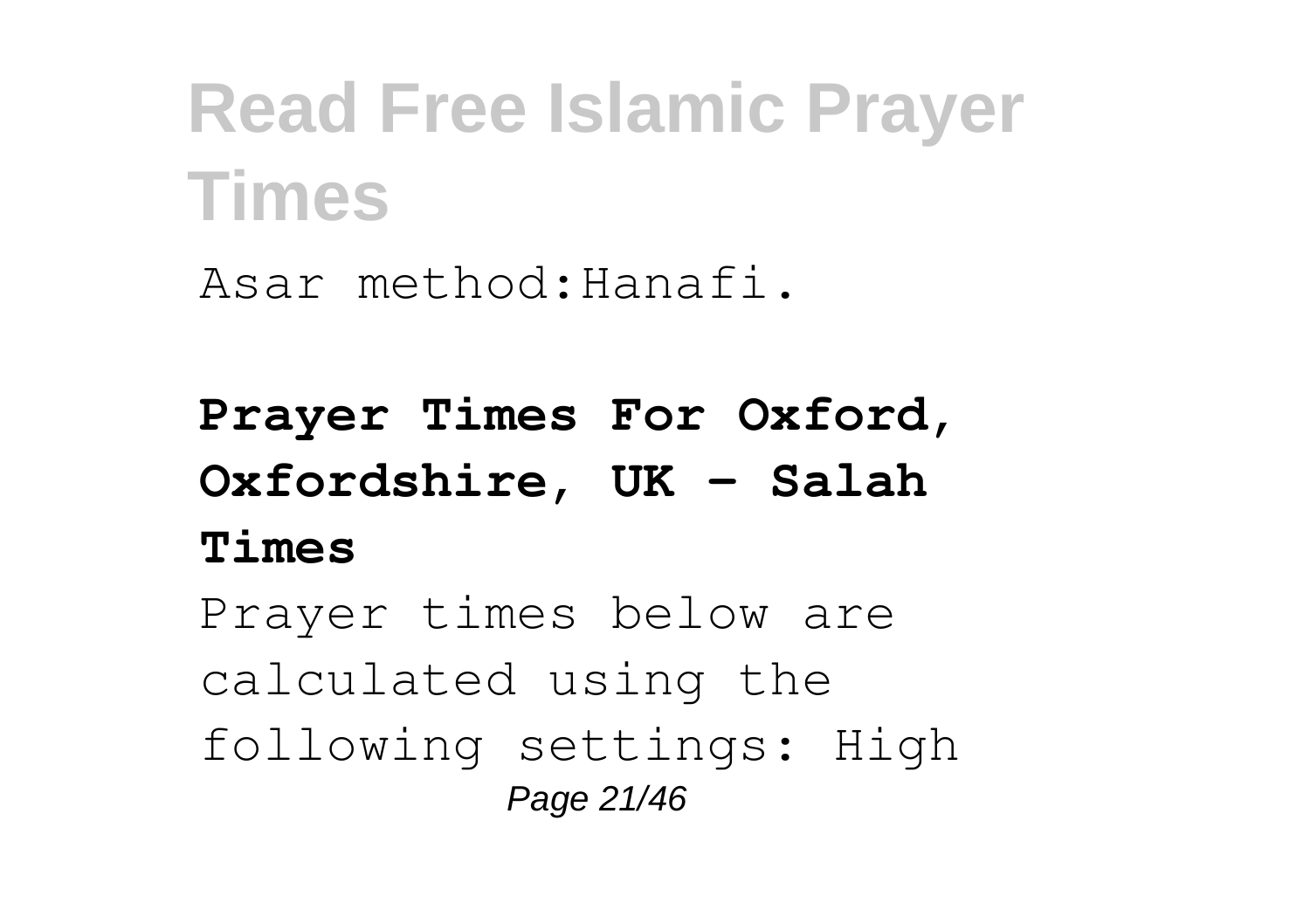latitude method:Angle Based Rule. Prayer method:Islamic Society of North America. Fajr 15 degrees , Isha 15 degrees . Prayer method: Not applicable if high latitude method is one seventh rule. Asar method:Hanafi. Page 22/46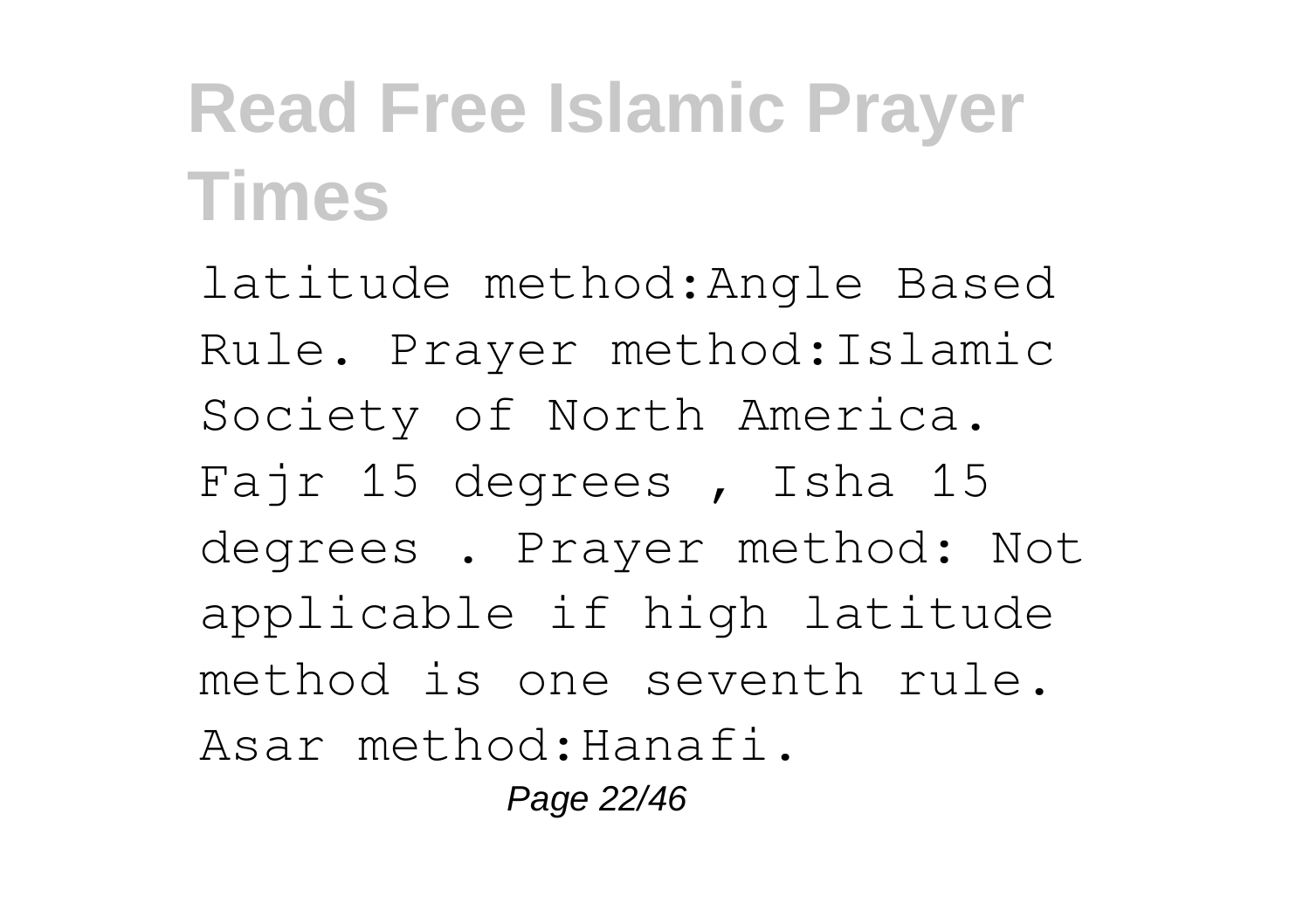**Prayer Times For London, Greater London, UK - Salah Times**

In Islamic countries, the public call to prayer from the mosques sets the rhythm of the day for the entire Page 23/46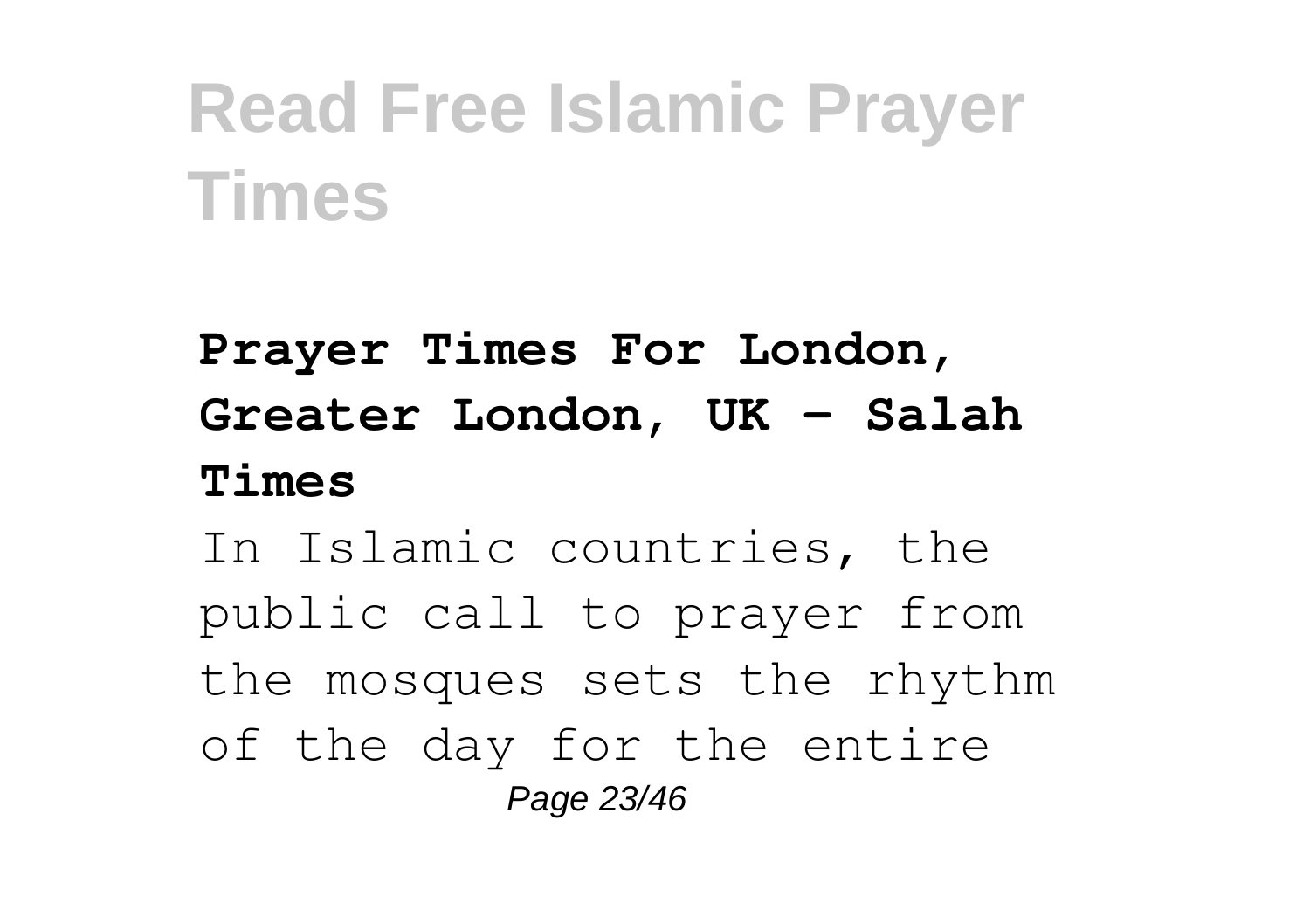population, including non-Muslims. A universal Muslim ritual The prayer ritual, which is...

**BBC - Religions - Islam: Salat: daily prayers** Get prayer times in London. Page 24/46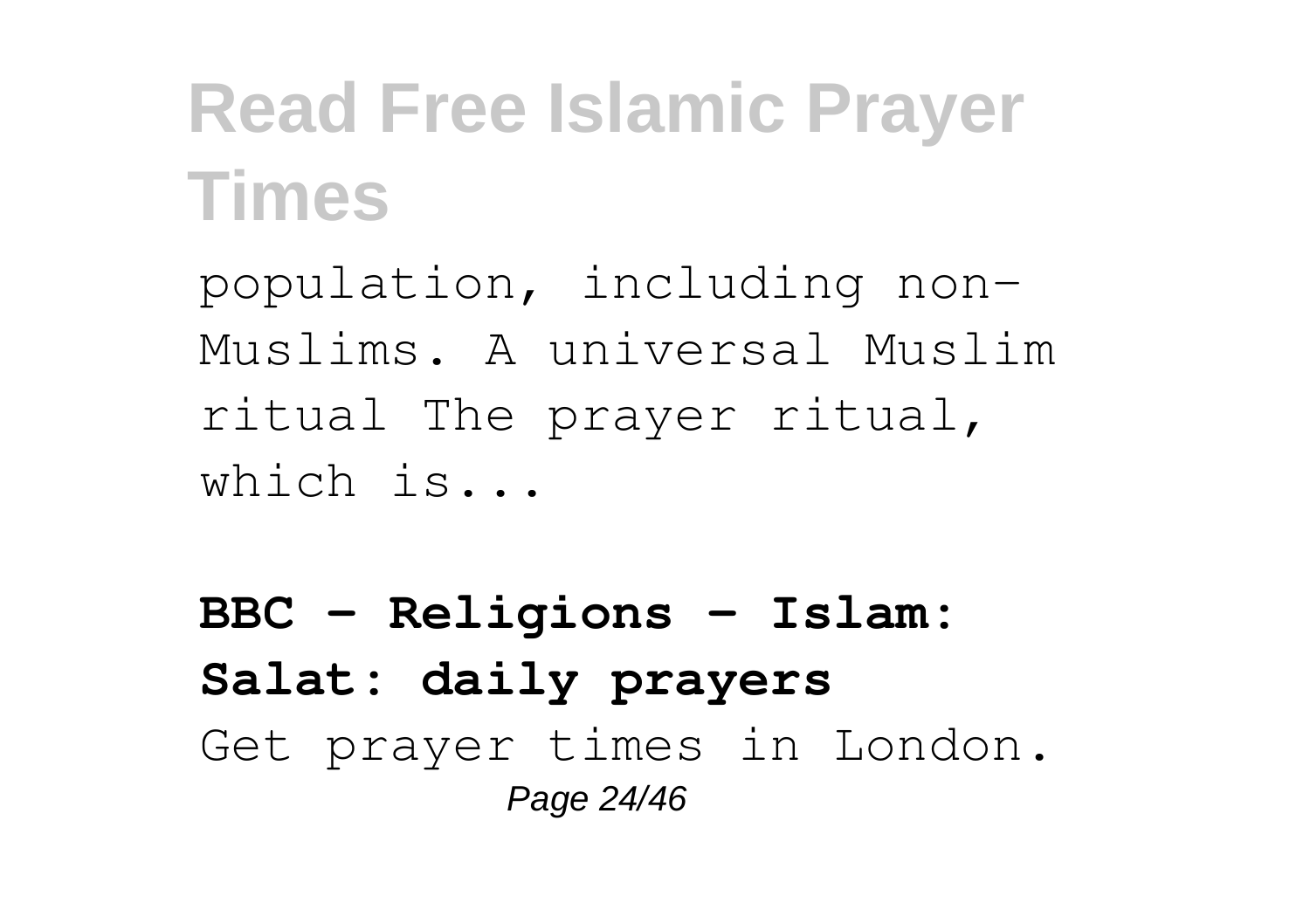Calculate Islamic namaz timing in London, United Kingdom for Fajr, Dhuhr, Asr, Maghrib and Isha.-London Central Mosque

#### **London: Prayer Times | Muslim Pro** Page 25/46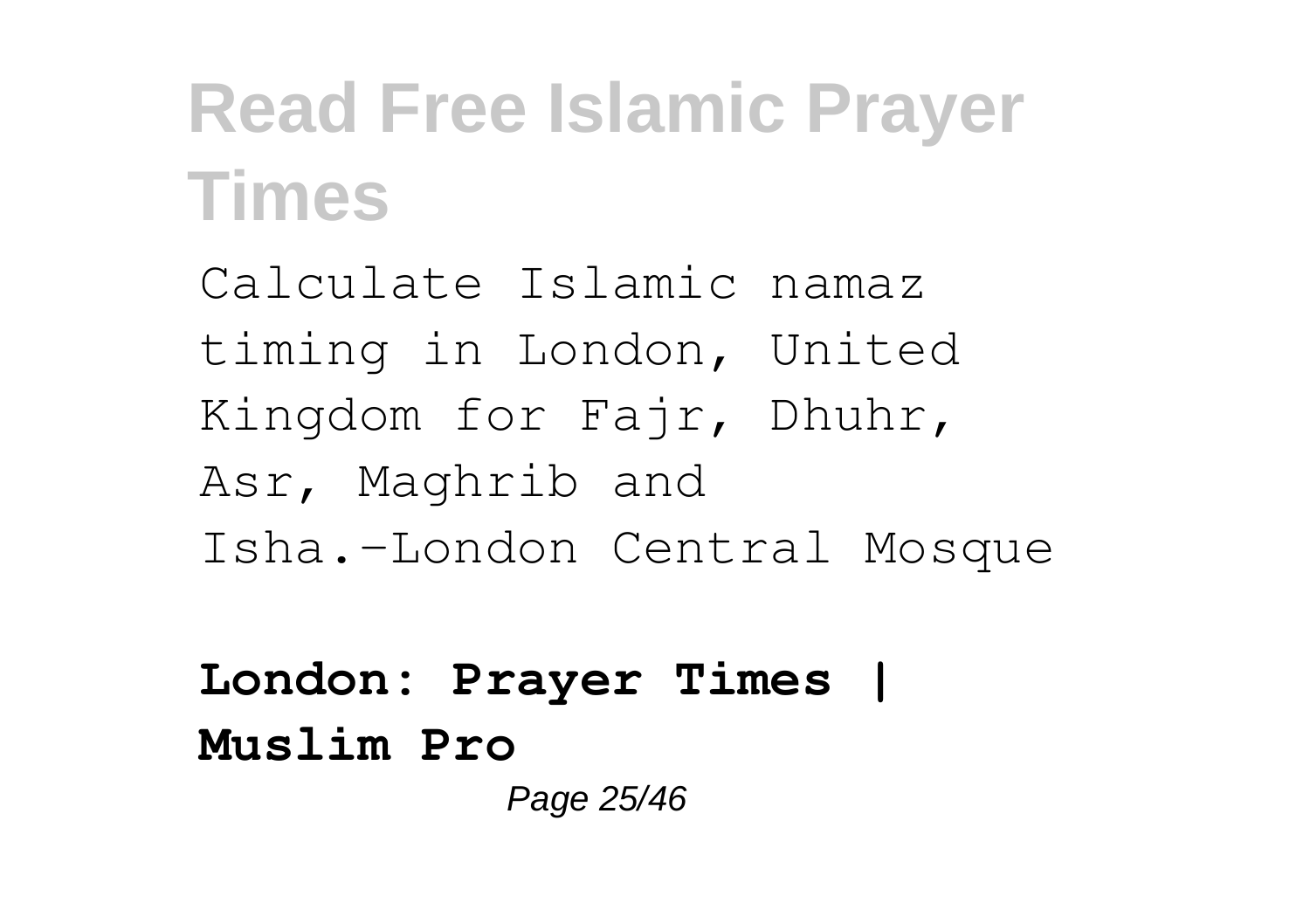The Zuhr Jamā'ah time on Friday is for the Jumu'ah prayer; the khutbah (sermon) starts about half an hour before this. January February March April May June July August September October November December. Page 26/46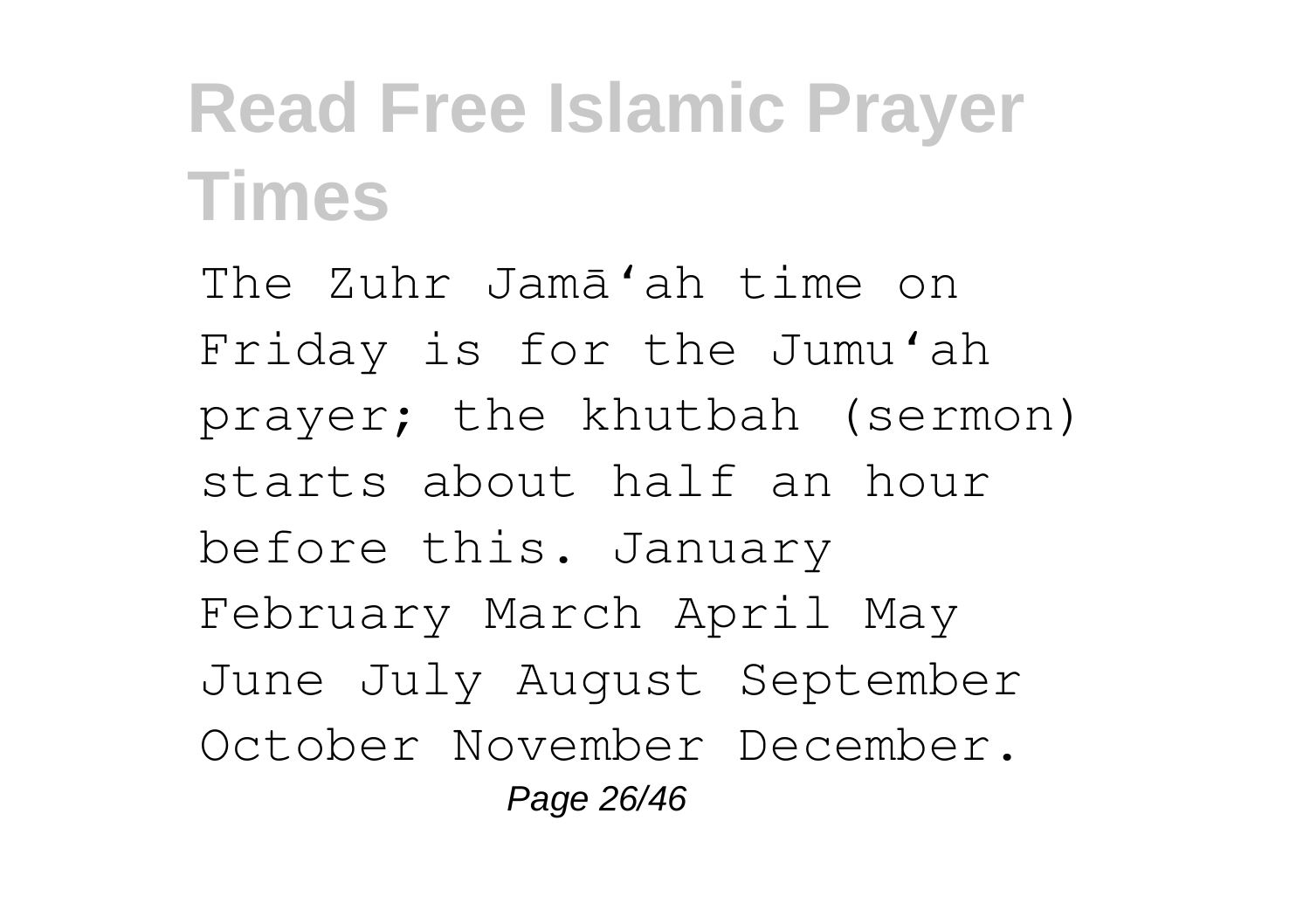Fajr. Zuhr.

**Prayer times | East London Mosque** Each daily prayer has a different number of rakats per prayer: Fajr: 2 Rakat Sunnah, then 2 Rakat Fardh. Page 27/46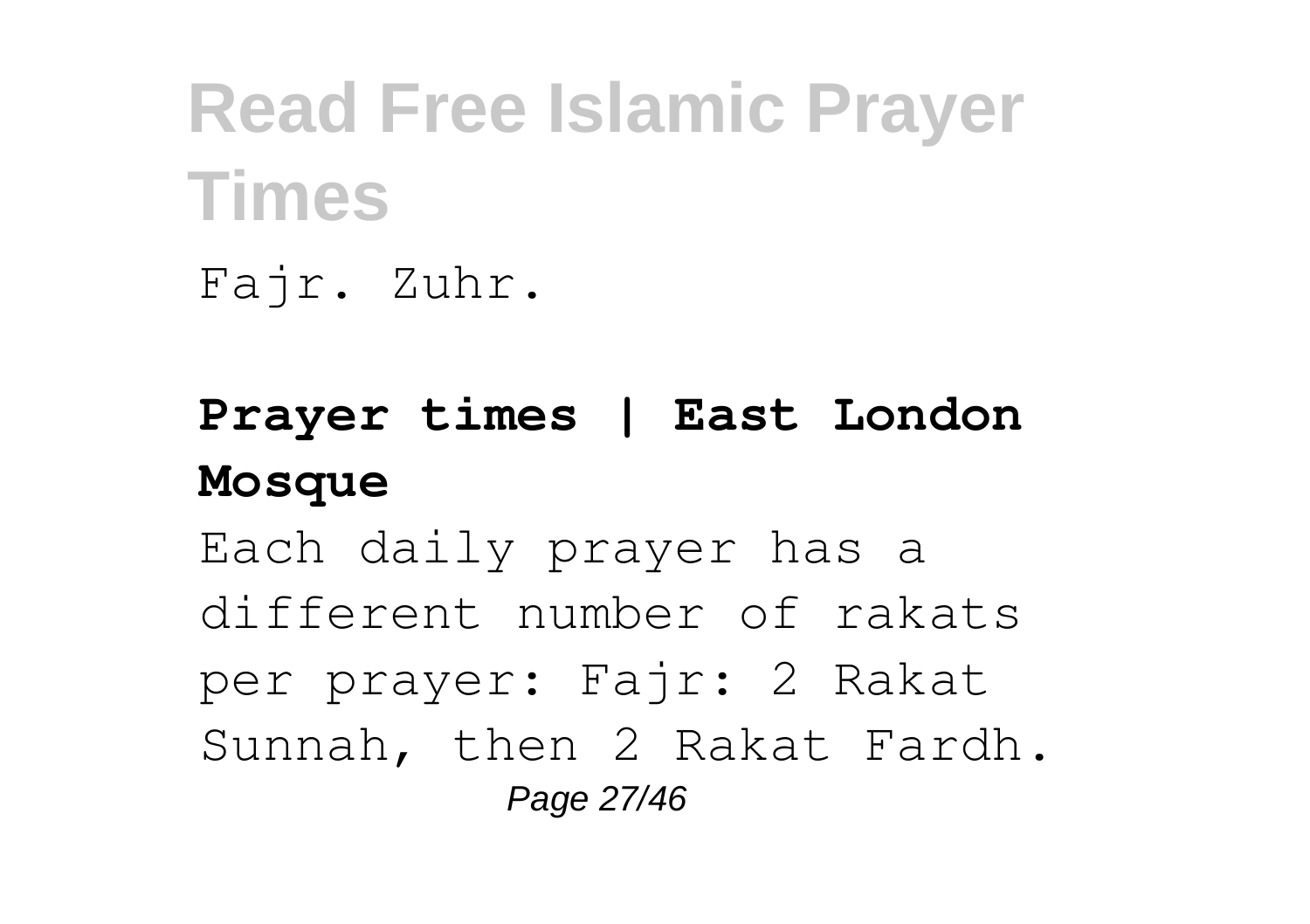Dhuhr: 4 Rakat Sunnah, then 4 Rakat Fardh, then 2 Rakat Sunnah, then 2 Rakat Nafl. Asr: 4 Rakat Sunnah, then 4 Rakat Fardh. Maghrib: 3 Rakat Fardh, then 2 Rakat Sunnah, then 2 Rakat Nafl. Isha: 4 Rakat Sunnah, then 4 Page 28/46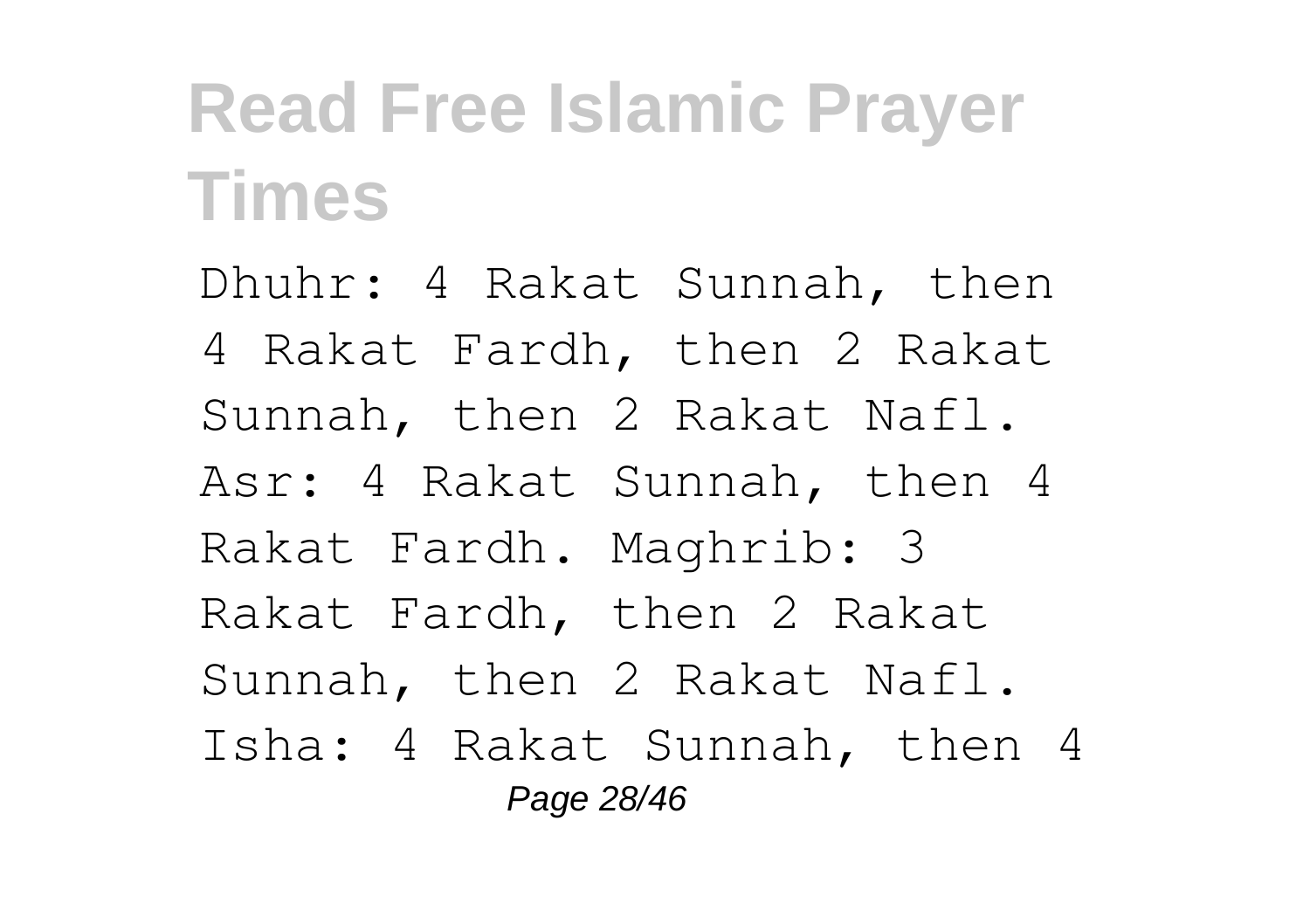Rakat Fardh, then 2 Rakat Sunnah, then 2 Rakat Nafl, then 3 Rakat Witr Wajib, then 2 Rakat Nafl.

**Prayer Times in London - Namaz (Salah) Times | Islamic ...** Page 29/46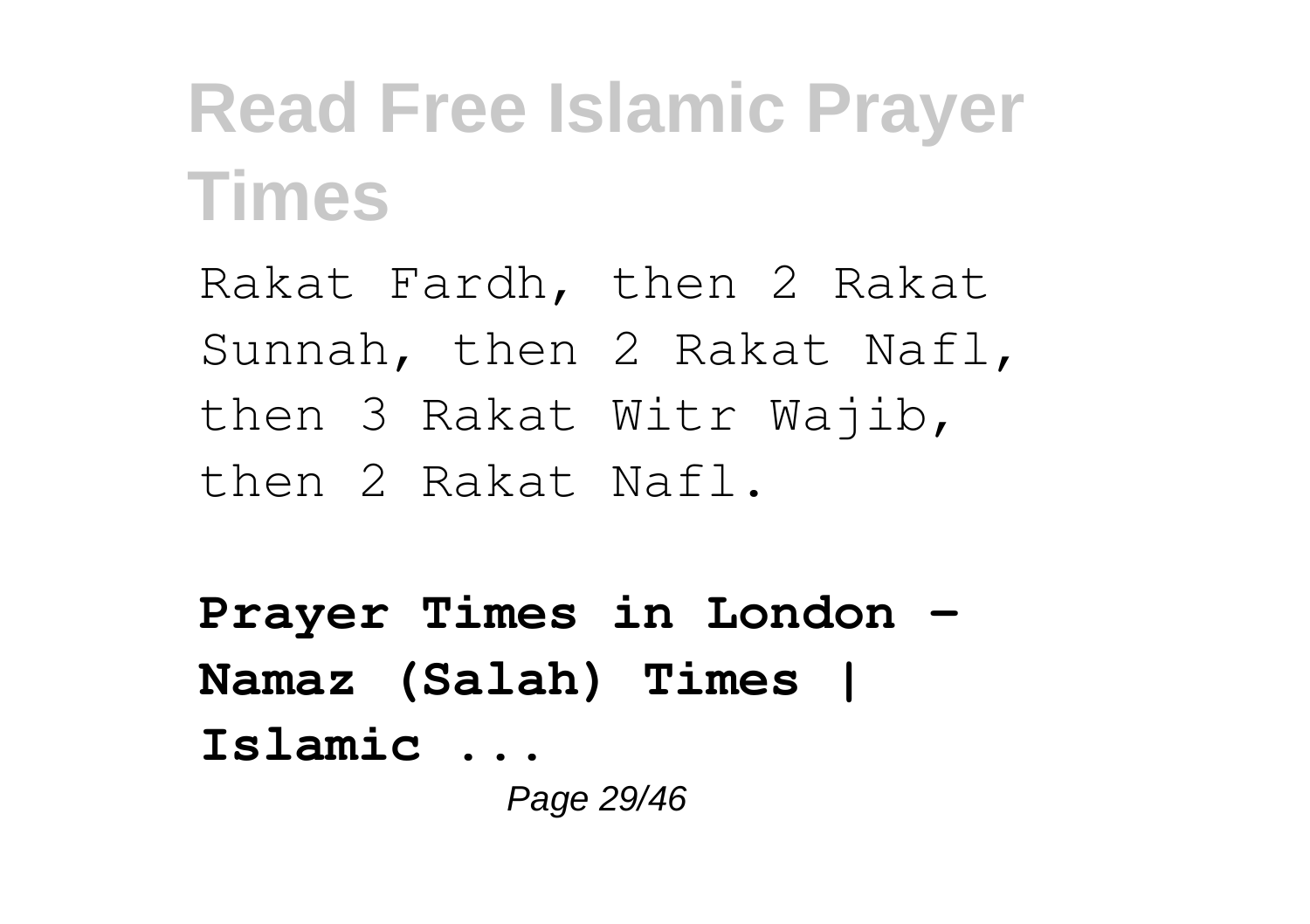Salat times refers to prayer times when Muslims perform salat. The term is primarily used for the five daily prayers including the Friday prayer, which is normally Dhuhr prayer but on Fridays it is obligated to be prayed Page 30/46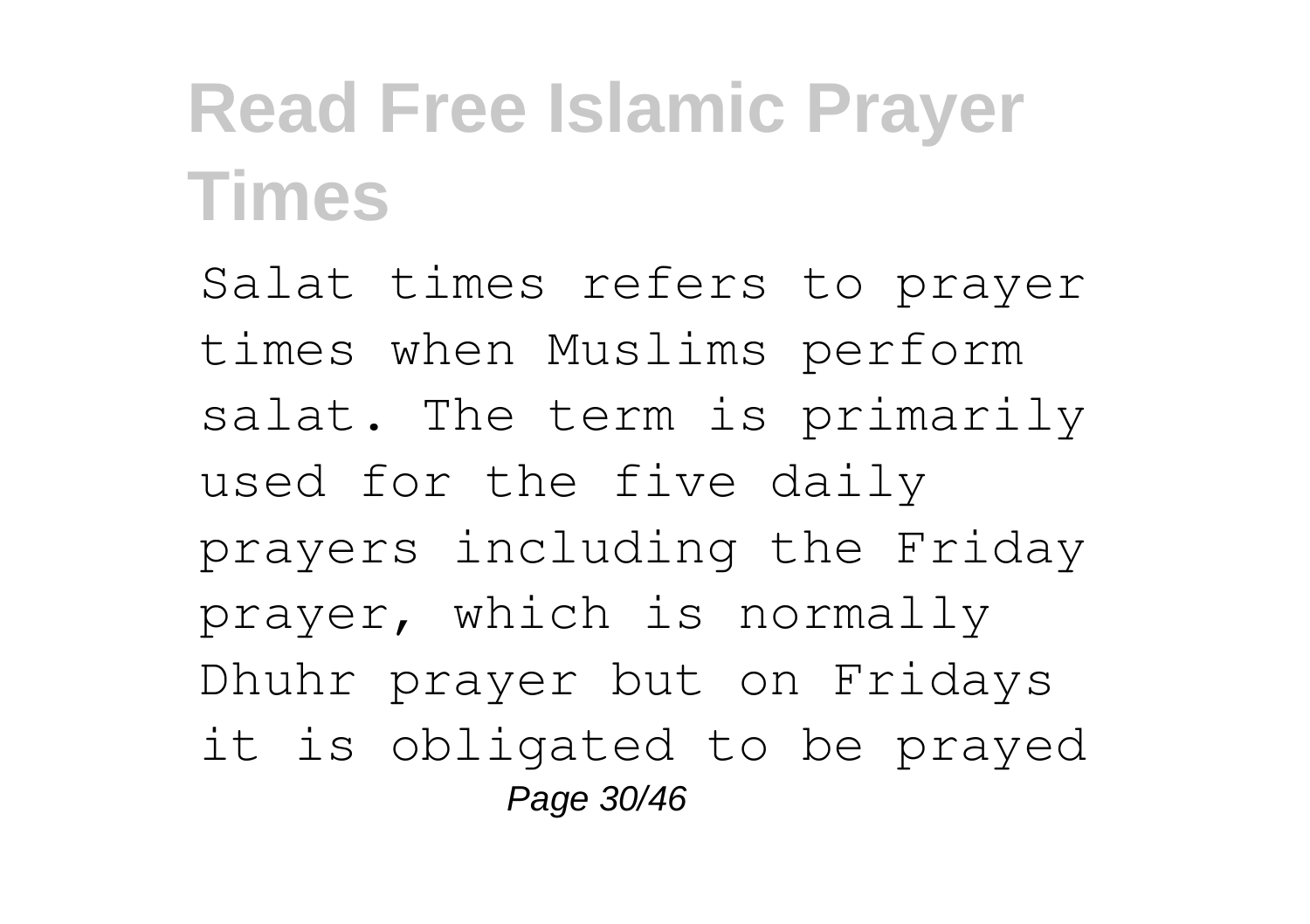in a group. The salat times were taught by Allah to Muhammad. Prayer times are standard for Muslims in the world, especially the fard prayer times. They depend on the condition of the Sun and geography. There are varying Page 31/46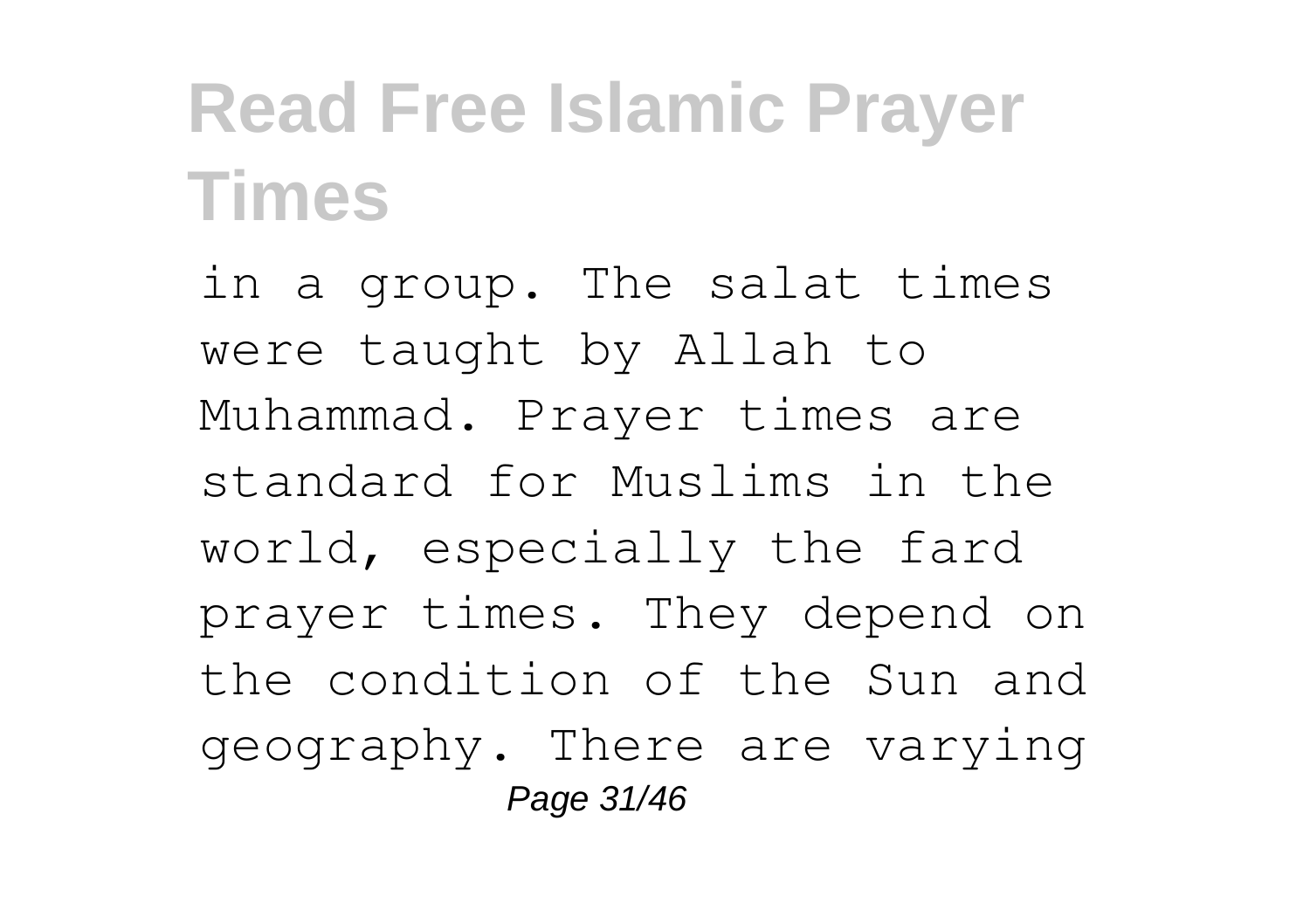opinions regarding the exact salat times, the schools of I

#### **Salah times - Wikipedia** The London Central Mosque Trust Ltd. Registered in England and Wales. Company Page 32/46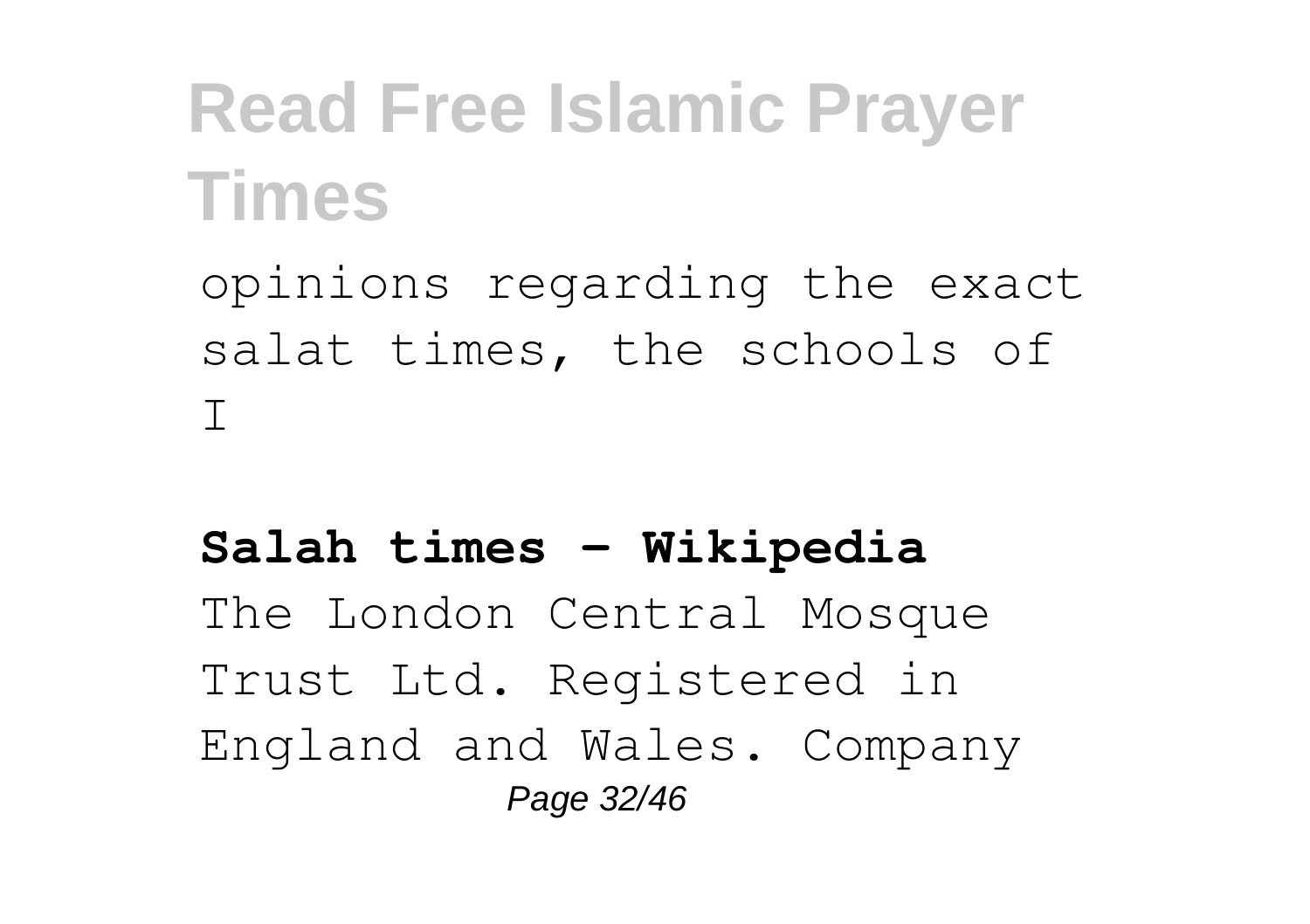Number: 442394. Registered Office Address: 146 Park Road, London, NW8 7RG | Tel 020 7724 3363 | Fax 020 7724 0493 | Secretary 0207 725 2213, 0207 725 2152

#### **London Central Mosque Trust** Page 33/46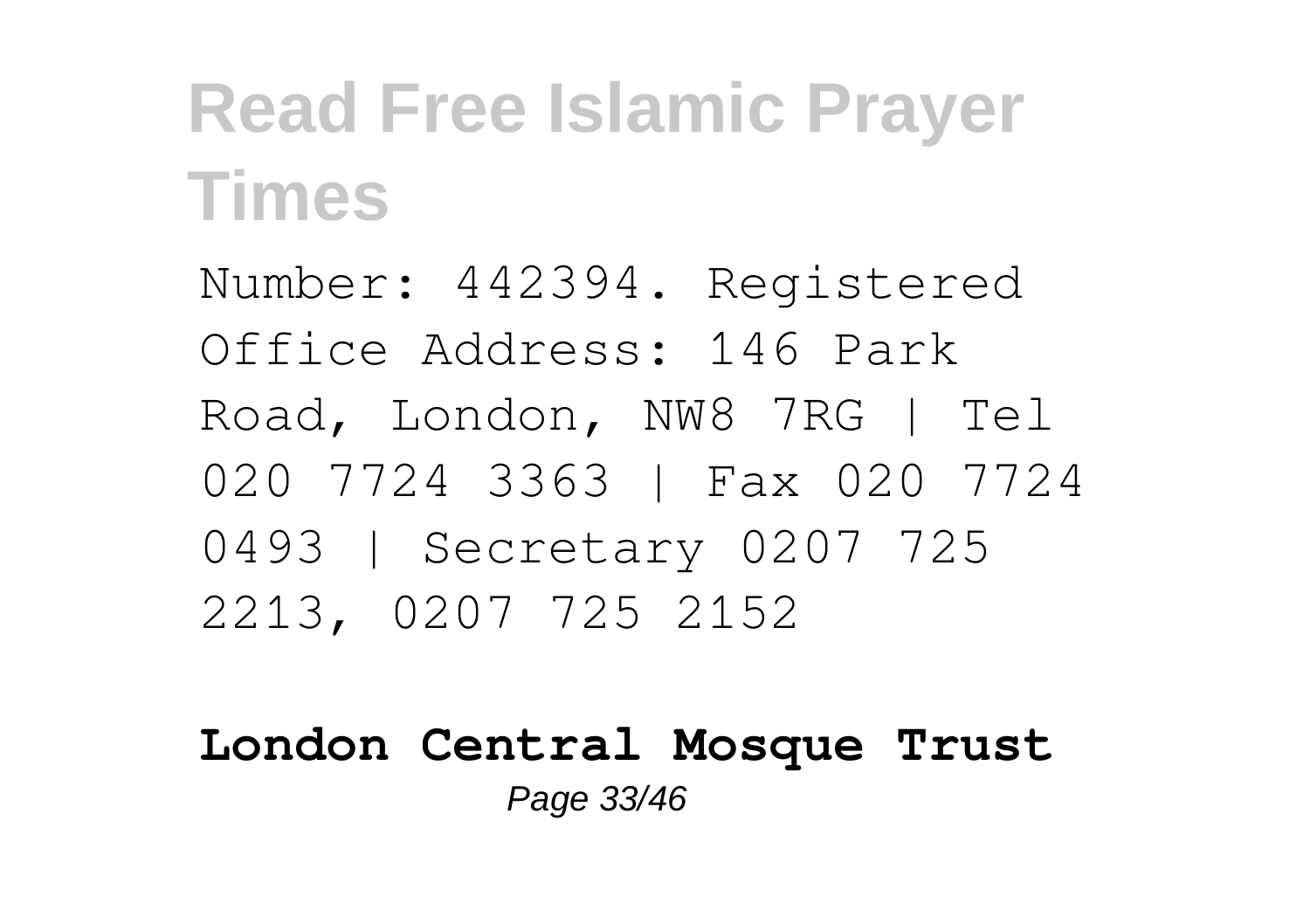- **Ltd. & The Islamic Cultural Centre**
- The Ilford Muslim Society, a registered charity in the U.K., was formed in 1978. Masjid-E-Da??watul Islam, also known as Balfour Road Mosque, was purchased in Page 34/46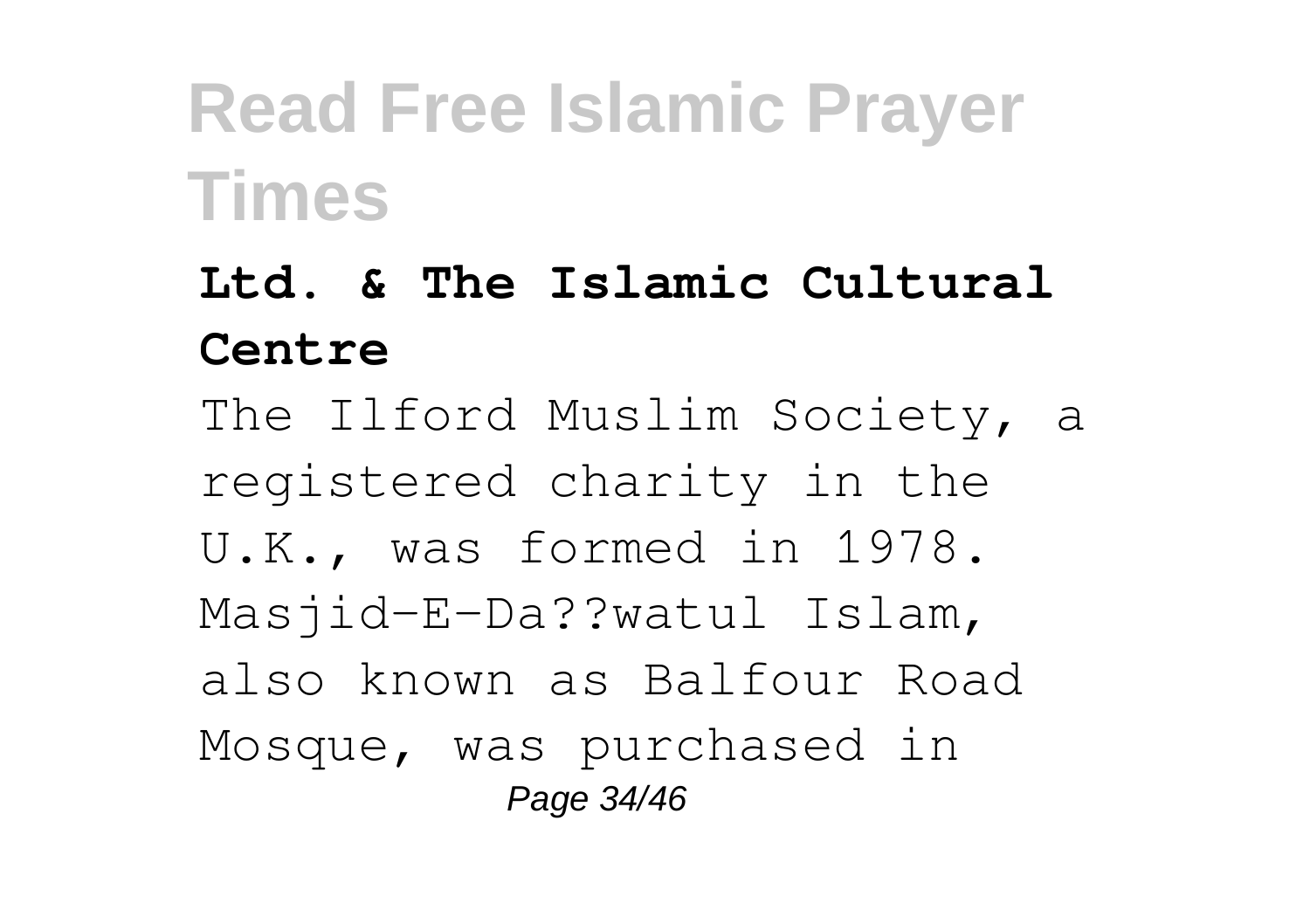1986. The Societies purpose is to advance the Islamic faith through the provision of a wide range of spiritual, educational and social services enriched with Islamic values that fulfil the needs of the Page 35/46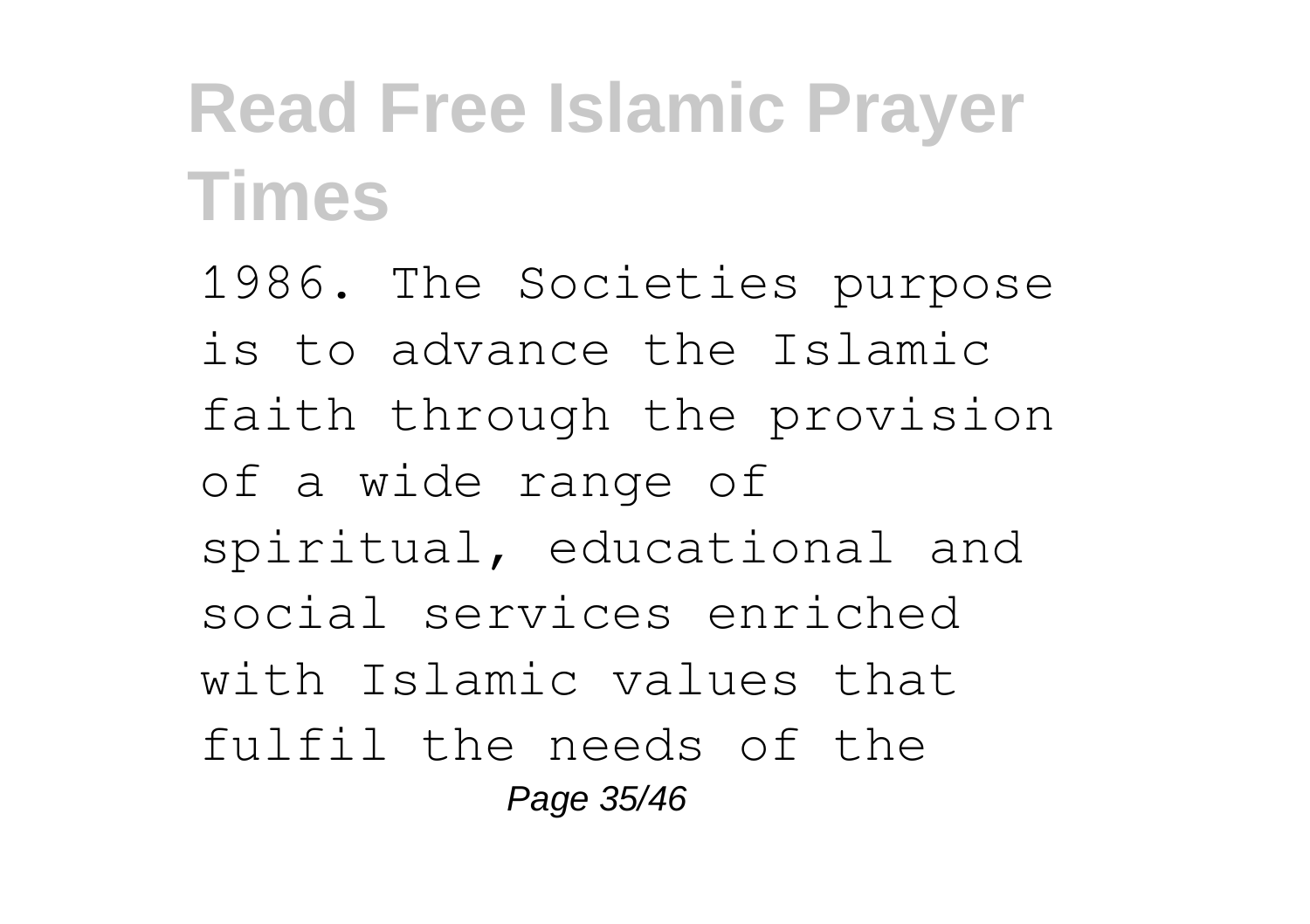Muslim and the wider community.

#### **The Ilford Muslim Society - Salaat Times** Opening & Closing Times. The Centre will open its doors 45 minutes before Fajr Page 36/46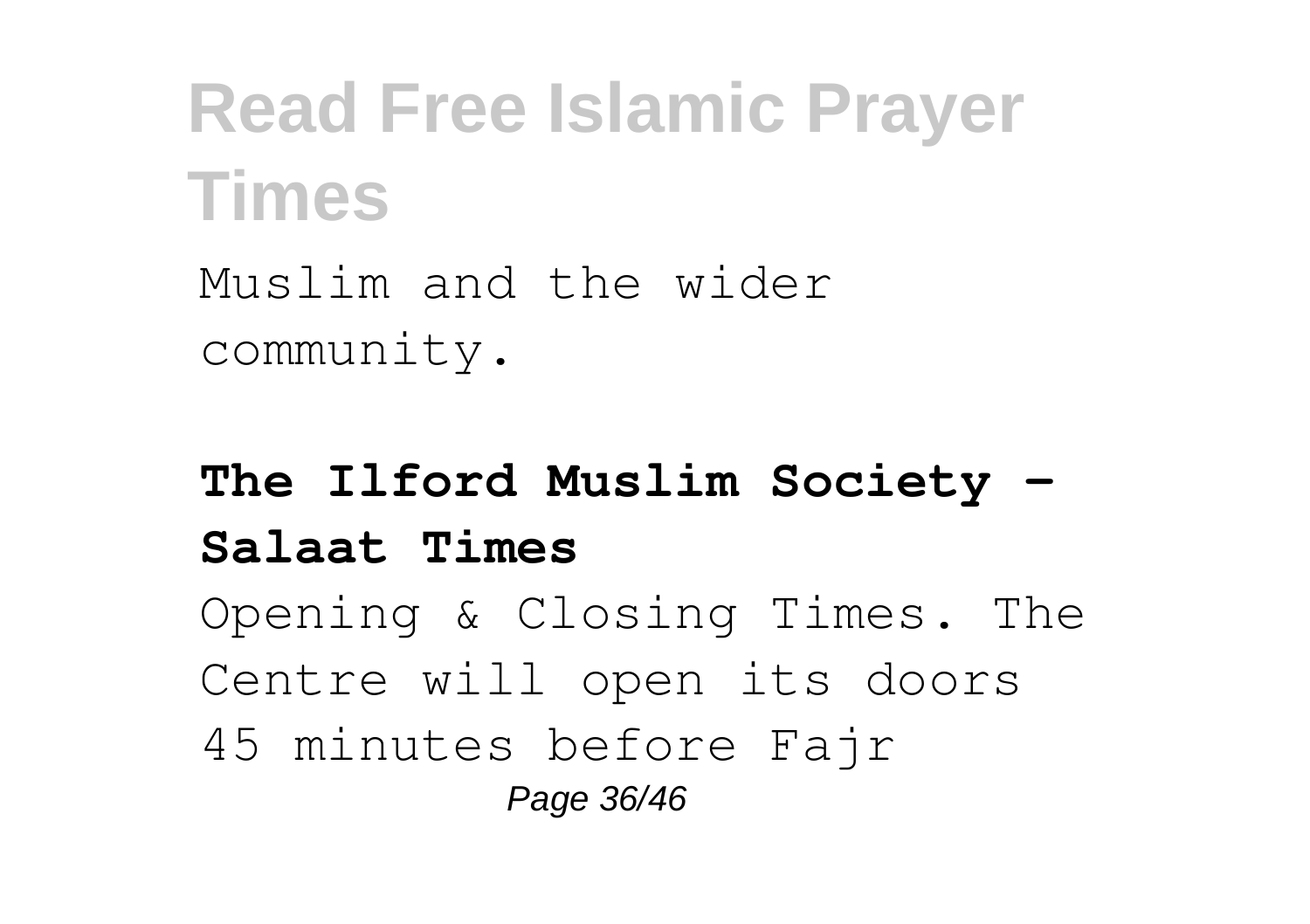Prayer\* and closes 30 minutes after Fajr Prayer\*. Monday – Friday doors open at 10:00am Saturday & Sunday doors open at 11:30am The Centre will close its doors 30 minutes after Isha Prayer\* ...

Page 37/46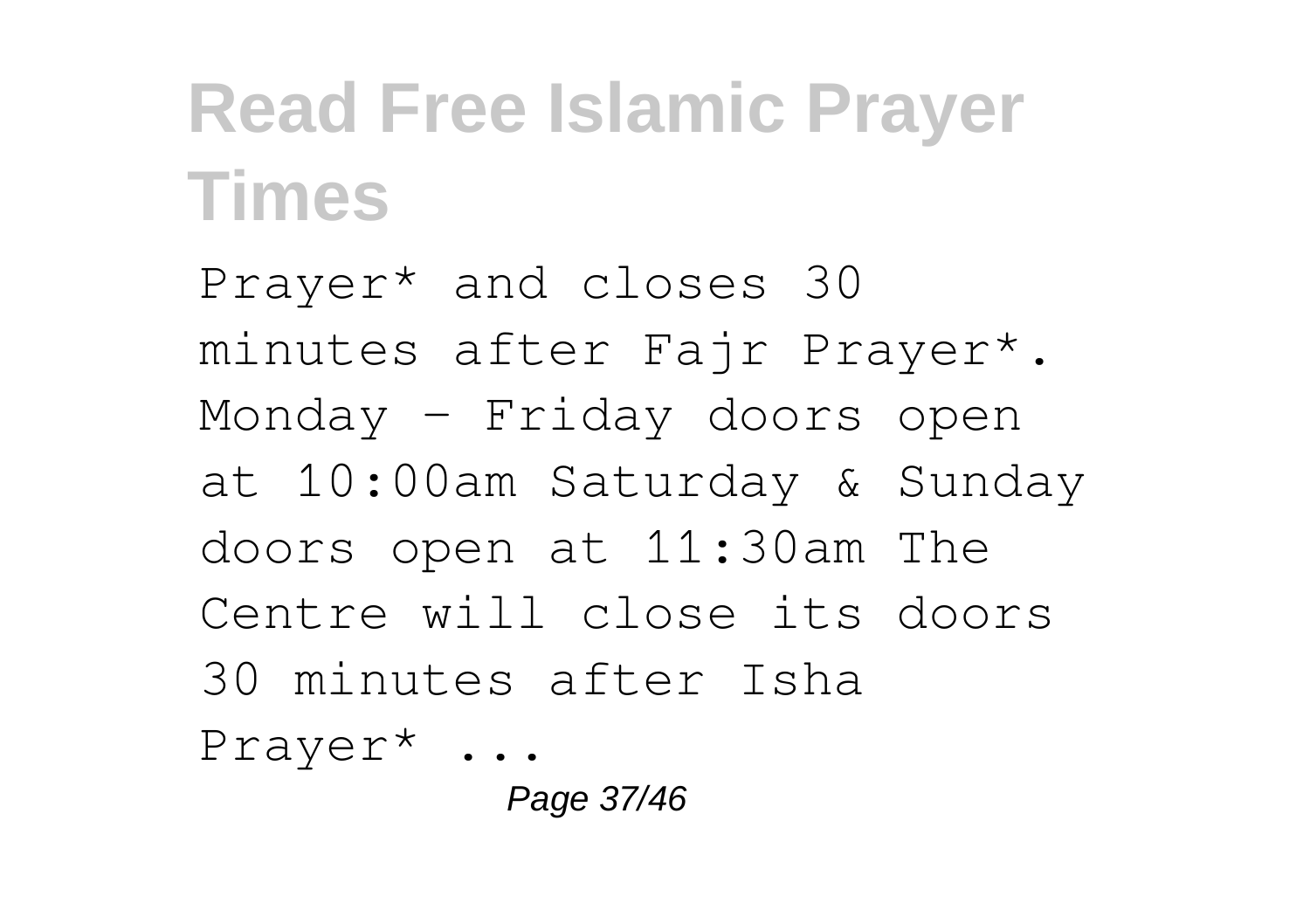#### **Prayer Times | Milton Keynes Muslim Association** We have a mobile timetable which you can add to the homescreen of your mobile for one-click access to prayer times. Try it out! Page 38/46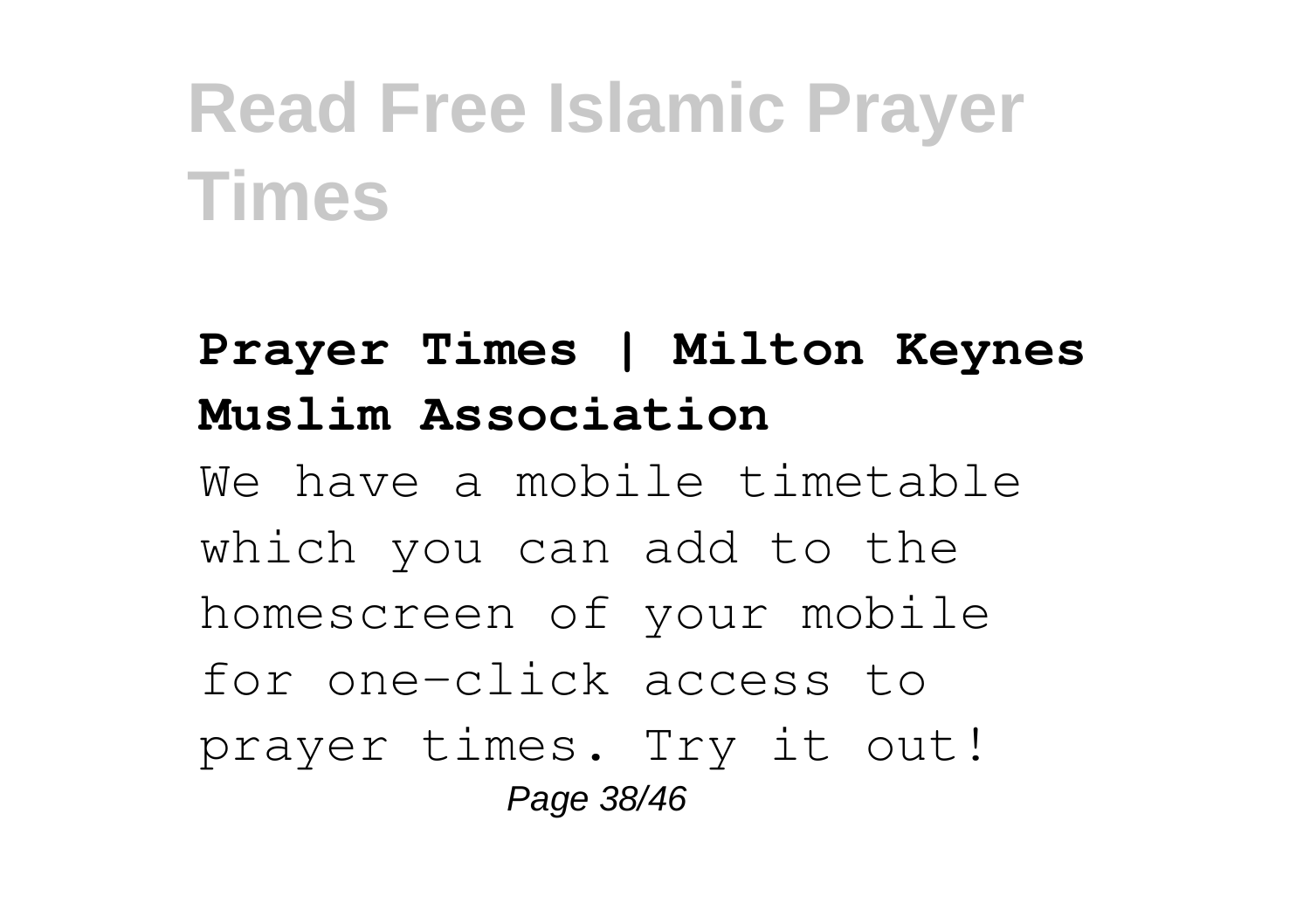Mobile Timetable. Print Timetable centralmosque.org.uk. Select other month. Donate. Call. Find Us. Email Us. Birmingham Central Mosque. 180 Belgrave Middleway, Birmingham B12 0XS ... Page 39/46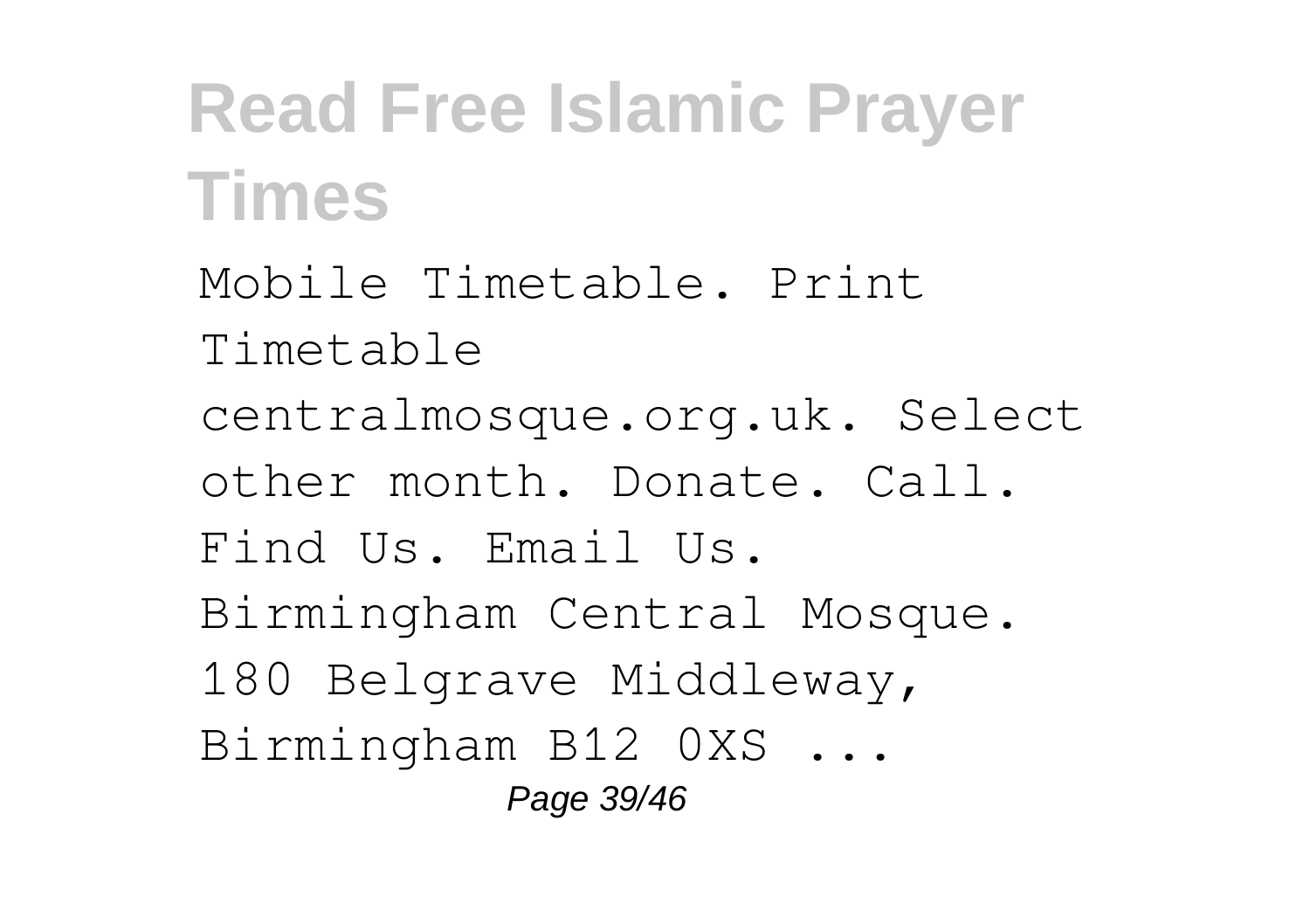**Timetable - Birmingham Central Mosque** Here you can find the Unified Islamic Prayer Timetable for London. The London Unified Prayer Times are used at a number of Page 40/46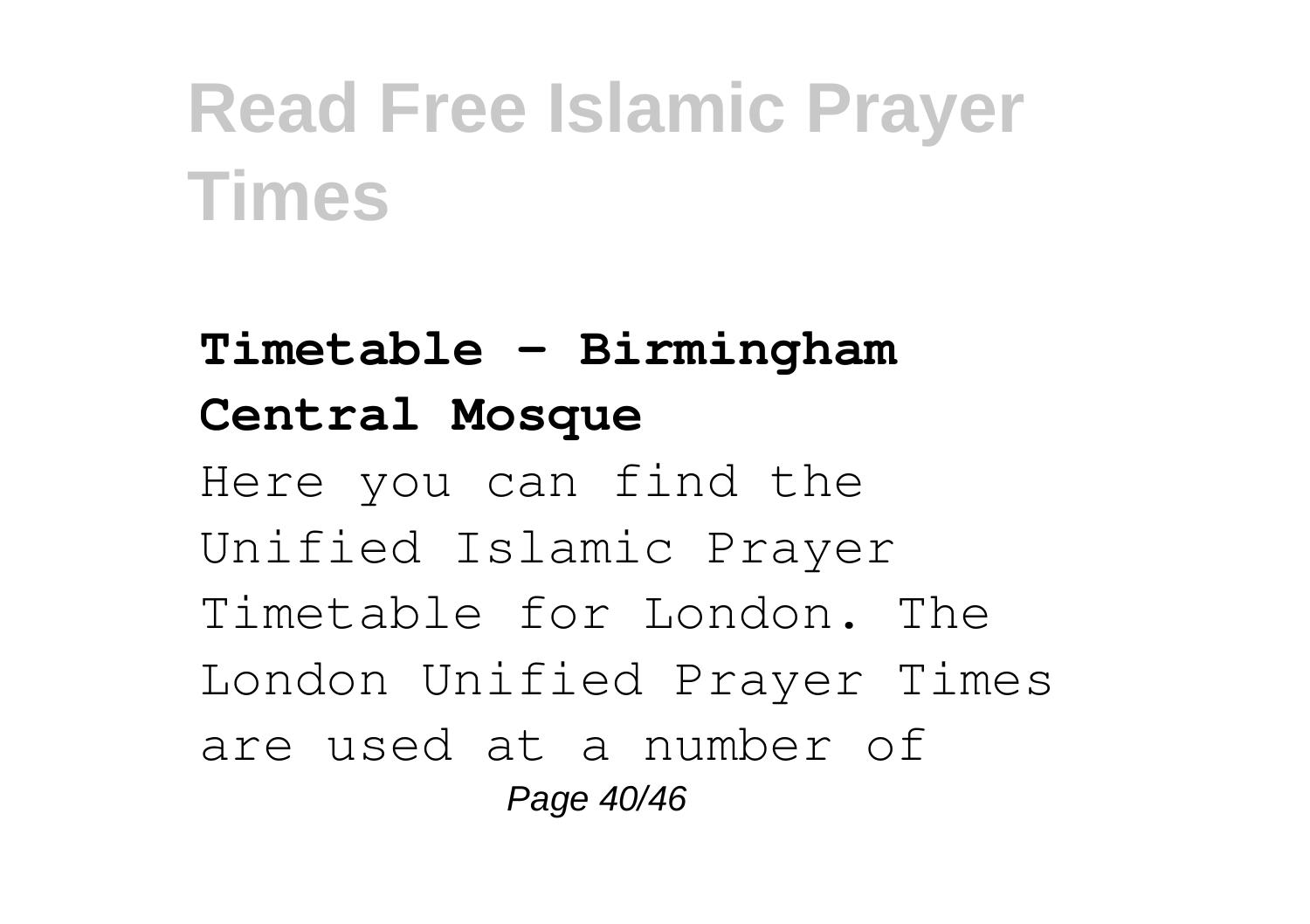mosques in the capital. These mosques include East London Mosque, London Central Mosque and Croydon ICT.

#### **London Unified Prayer Times** Environmental and Social Page 41/46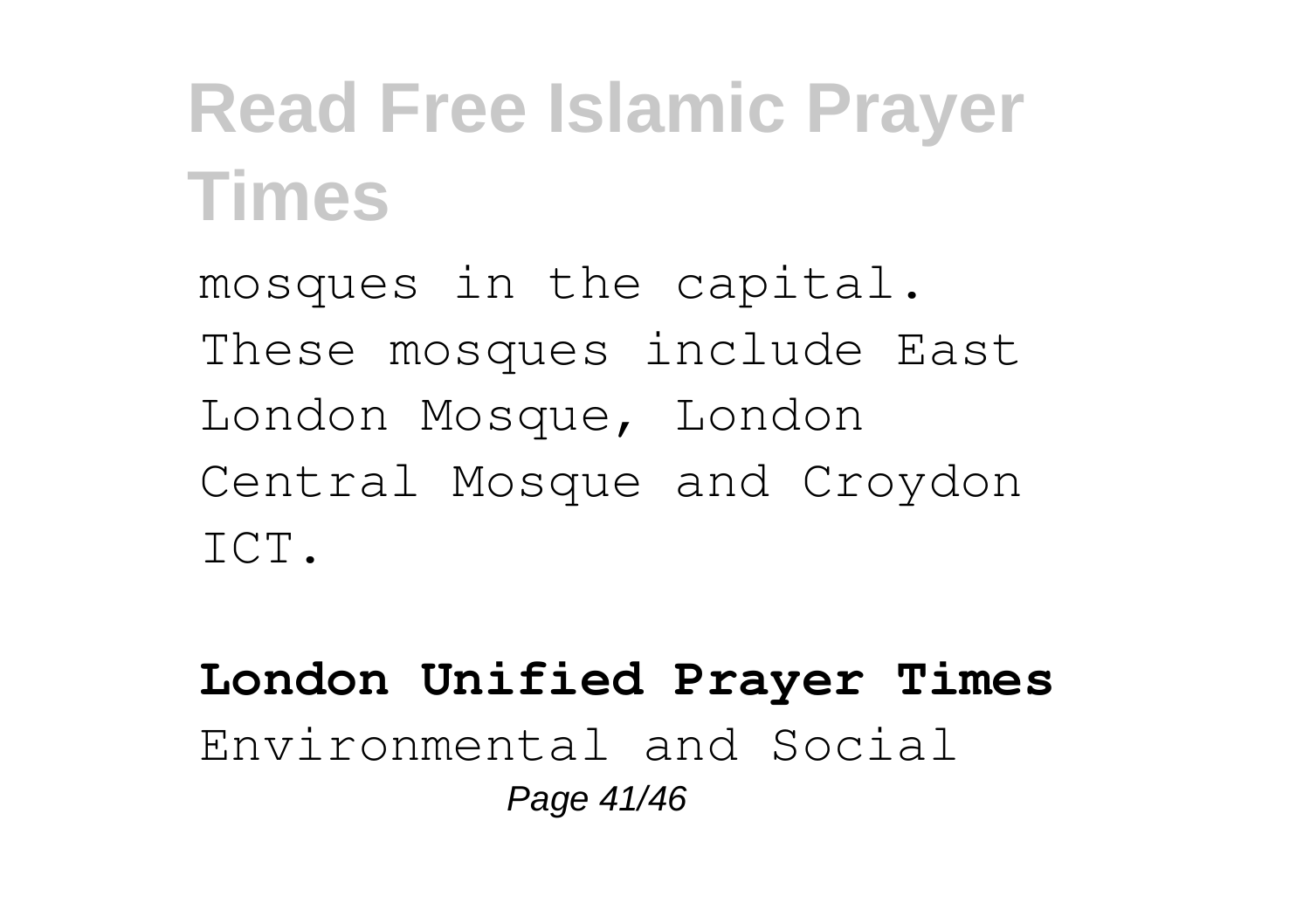Issues Announcements: Articles: Blossom of the Youth : An Eye Opener. Compassion for all of God's creatures. Abdal Hakim Murad's advice for the youth. Prayers during pregnancy and for those Page 42/46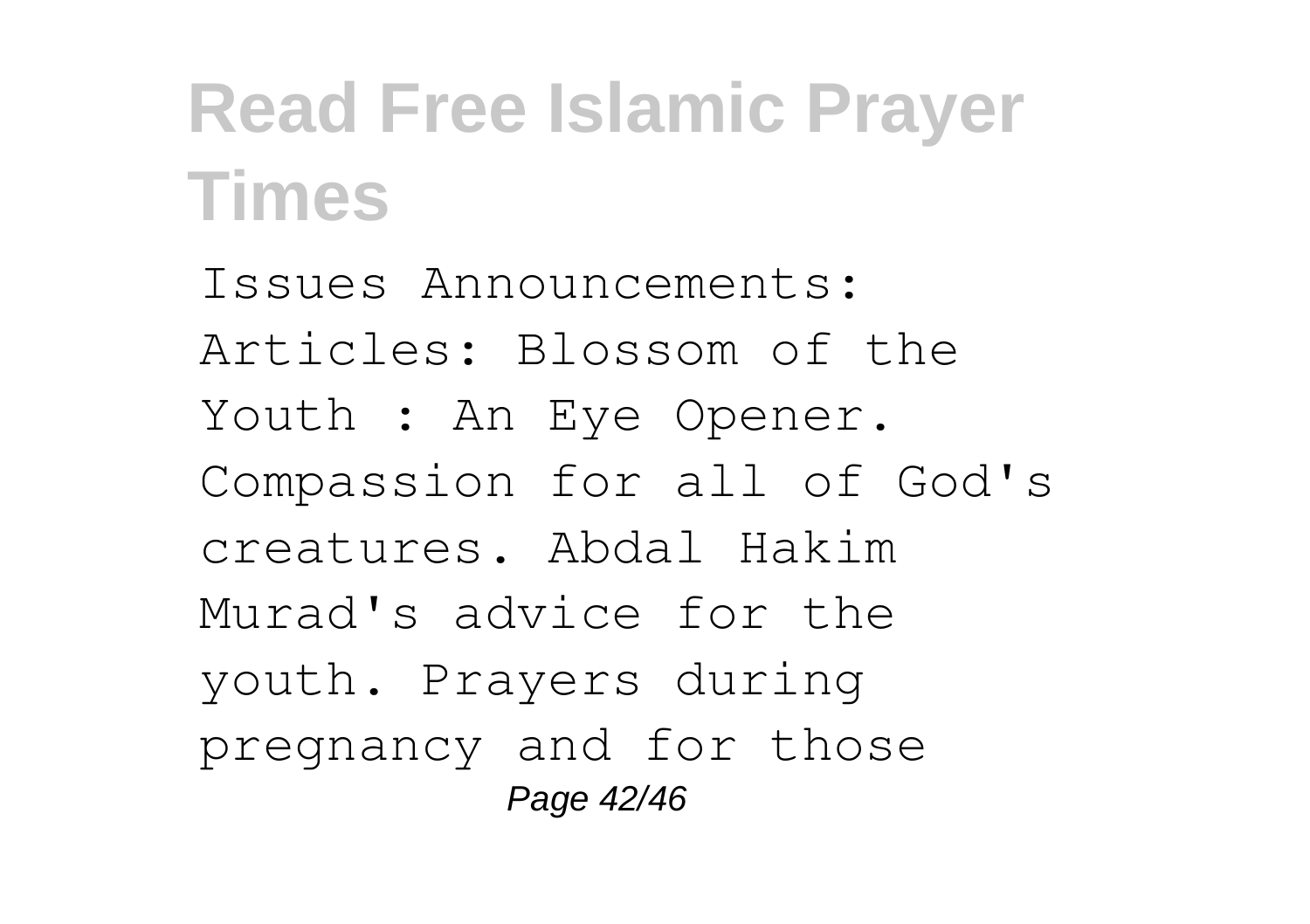trying to conceive. Foods of the Prophet (peace be upon him)

#### **MNI Bolton | Masjid-e-Noorul Islam**

Prayer Times; Download. GCMPrayerTimesV2 . 1 Mosque Page 43/46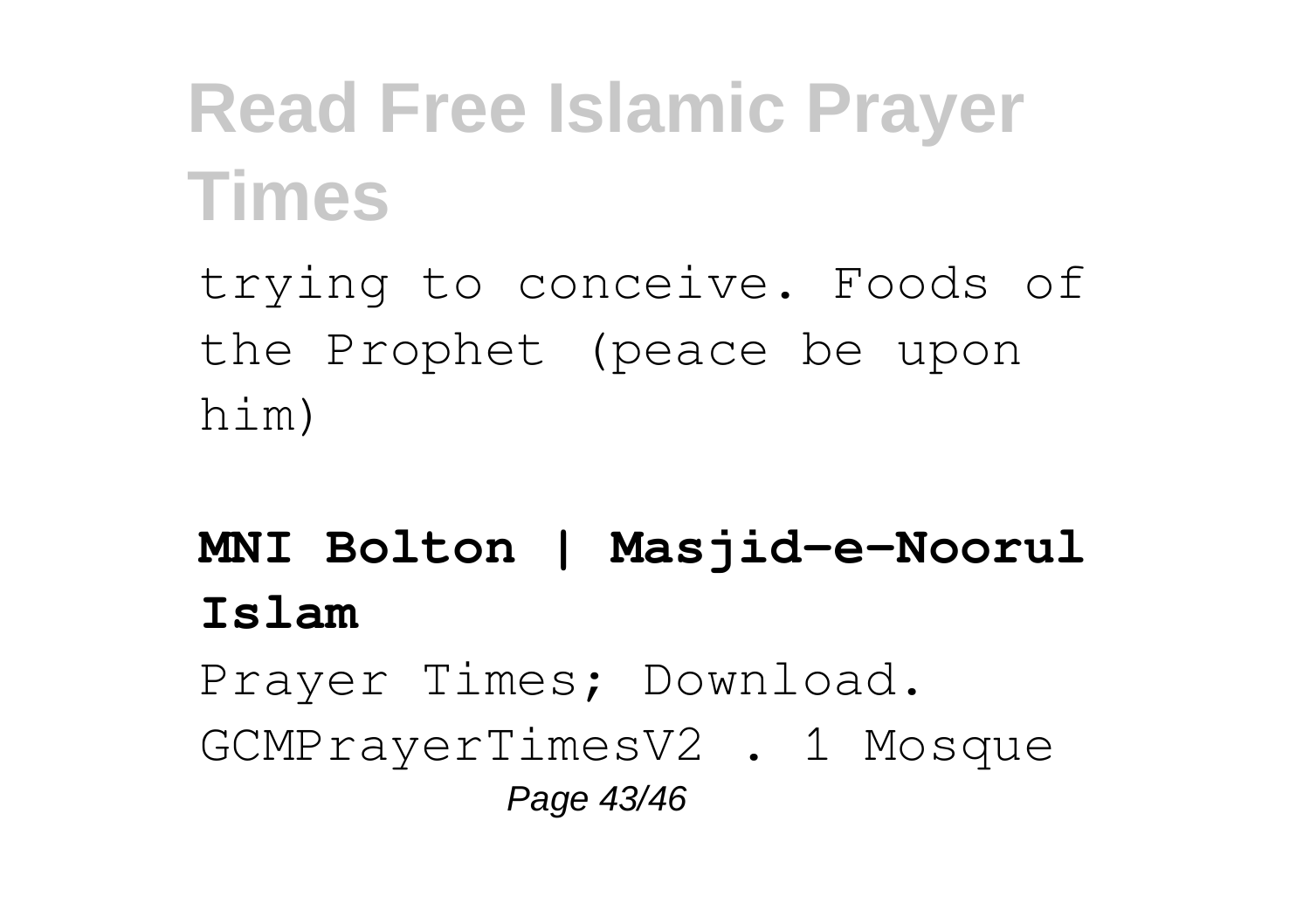Avenue, Glasgow, G5 9TA. 0141 429 3132. info@centralmosque.co.uk. Upcoming Events. Latest Updates. Glasgow Central Mosque. 17 hours ago \*\*\* GCM - Jumuah Booking - Fri 13th Nov \*\*\* The online booking Page 44/46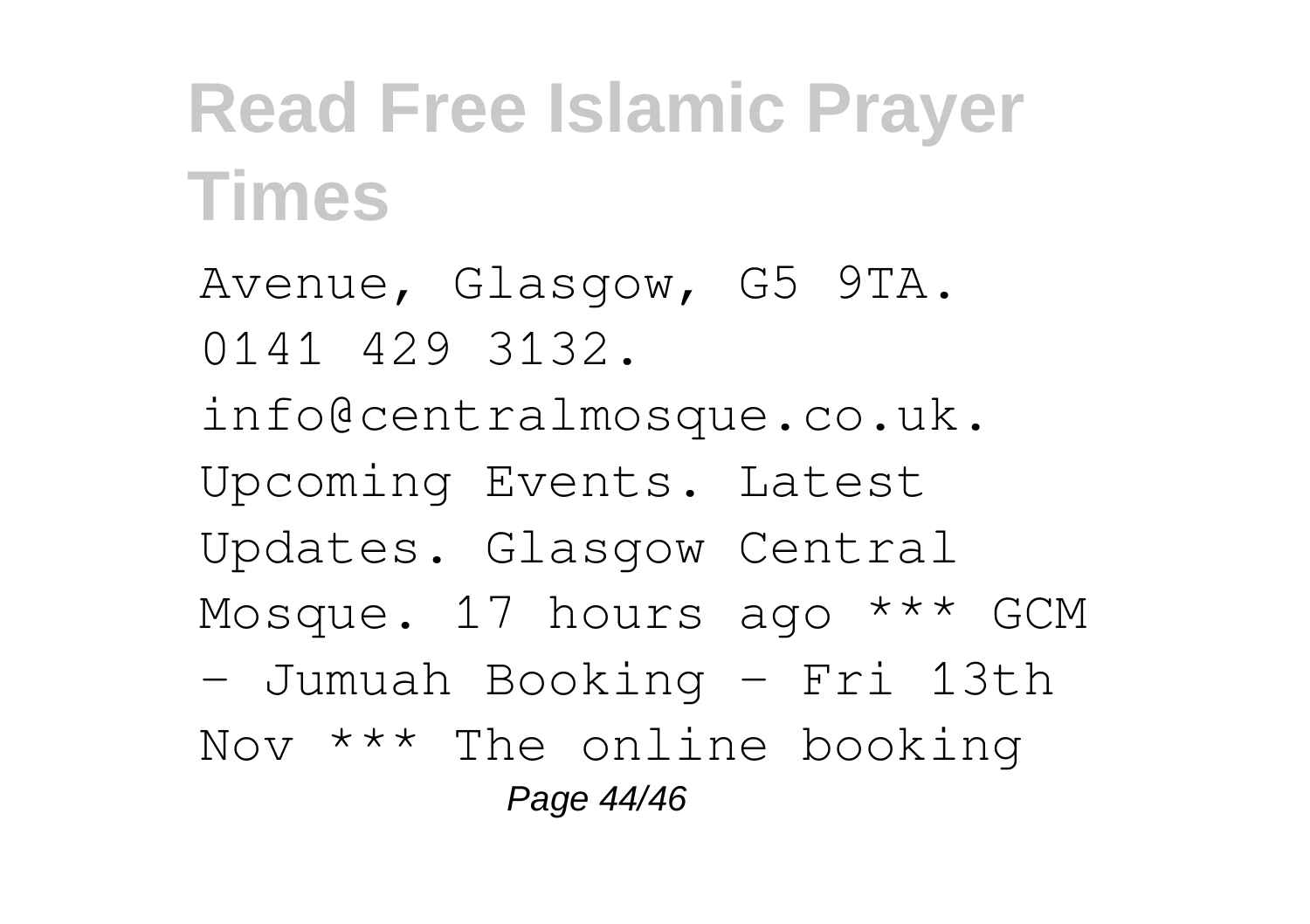system for Jumuah prayers will go live today in the afternoon In'sha'allah. Please see time ...